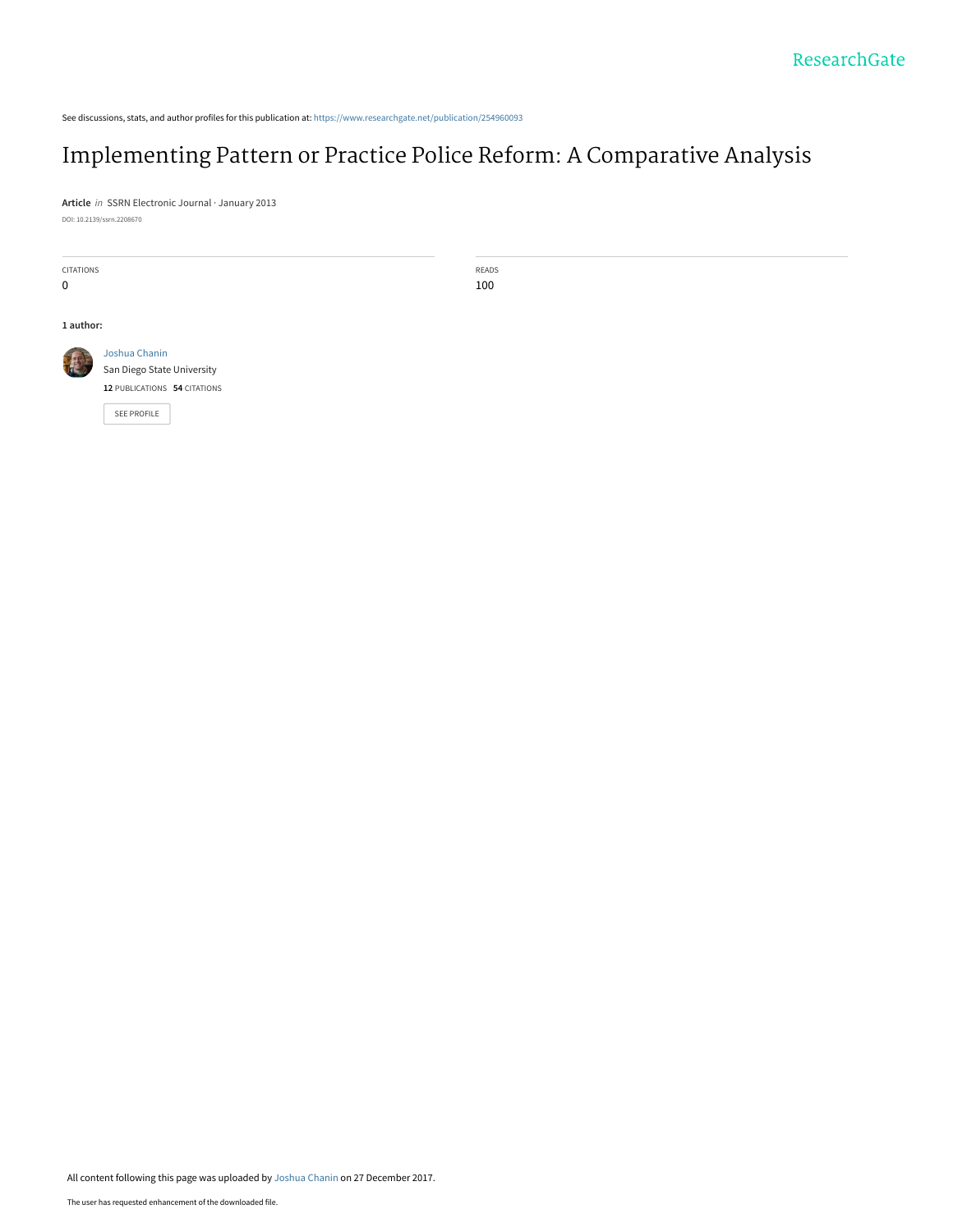VOLUME 15, ISSUE 3, PAGES 38–56 (2014)

# *Criminology, Criminal Justice, Law & Society*



E-ISSN 2332-886X Available online at https://scholasticahq.com/criminology-criminal-justice-law-society/

# On the Implementation of Pattern or Practice Police Reform

# Joshua Chanin\*

*San Diego State University* 

# ABSTRACT AND ARTICLE INFORMATION

Using data drawn from independent monitor reports and stakeholder interviews, this study examines the implementation of the DOJ's pattern or practice police misconduct reform in five jurisdictions: Pittsburgh, PA; Detroit, MI; Washington, D.C.; Cincinnati, OH; and Prince George's County, MD. Each jurisdiction reached "substantial compliance" with the terms of their agreement within five to seven years, despite considerable variation in the length of time needed to implement key settlement agreement components. Results further indicate that implementation is the product of the interaction of several theoretically interesting variables, including strong police leadership, external oversight, adequate resources, and support for the process among a jurisdiction's community members, civil society groups, and political leaders. Despite this unique and successful implementation process, questions remain about the depth of organizational change it produces and thus the substantive value of the pattern or practice initiative.

| Article History:                                                | Keywords:                                                                                                                                  |
|-----------------------------------------------------------------|--------------------------------------------------------------------------------------------------------------------------------------------|
| Received 02 July 14<br>Received in revised form 26 September 14 | pattern or practice, policing, implementation, organizational reform                                                                       |
| Accepted 29 September 14                                        | © 2014 Criminology, Criminal Justice, Law & Society and The Western Society of Criminology<br>Hosting by Scholastica. All rights reserved. |

*A policy's value…must be measured not only in terms of its appeal but also in light of its implementability.* 

Pressman & Wildavsky, 1984, xv

This paper examines the implementation of police reform efforts in five jurisdictions identified by the U.S. Department of Justice (DOJ) as having engaged in a "pattern or practice" of unlawful activity: Pittsburgh, PA; Washington, DC; Cincinnati, OH; Detroit, MI; and Prince George's County, MD. An analysis of quarterly progress reports and in-depth interviews with several key stakeholders is used to comparatively evaluate implementation and to identify those factors most salient to the process.

The study begins with a brief introduction to pattern or practice reform and a discussion of literature related to policy implementation. From there, the data and method used to conduct this research are discussed, and the study's findings are presented. An analysis of the results and a suggested research agenda concludes the paper.

# **Pattern or Practice Police Reform**

Section 14141 of the Violent Crime Control and Law Enforcement Act of 1994 charges the DOJ with

<sup>\*</sup> Joshua Chanin, School of Public Affairs, San Diego State University, 5500 Campanile Drive, San Diego, CA 92182, USA. E-mail address: jchanin@mail.sdsu.edu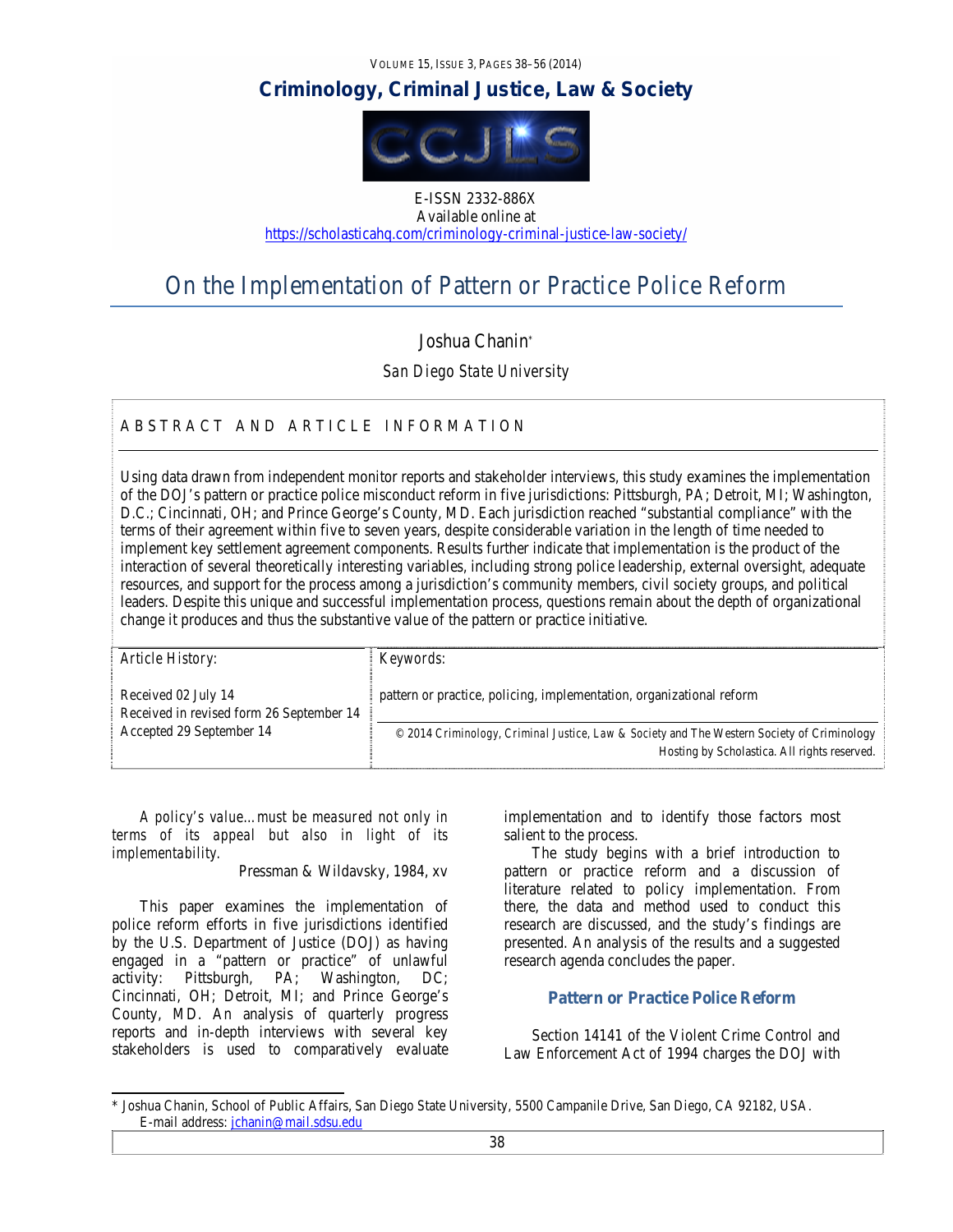identifying and eliminating the pattern or practice of unlawful activity among state and local police departments (42 USC Sec. 14141). On the breadth and depth of this authority, Harvard law professor William Stuntz (2006) has called the Section 14141 reform process "the most important legal initiative of the past twenty years in the sphere of police regulation" (p.798).

Since the law's inception, the DOJ has investigated allegations of systematic misconduct in no fewer than 65 jurisdictions, finding a pattern or practice of unlawful activity, most involving excessive use of force or racial profiling, in some 27 agencies.<sup>1</sup> In the vast majority of these cases, affected jurisdictions have opted to negotiate settlements with the DOJ rather than face formal litigation.<sup>2</sup> Though the content of each agreement is tailored to the specific pattern or practice of abuse, the DOJ relies on a core set of reform mechanisms to affect department-wide change. Most agreements stipulate changes to pertinent department policies, officer training protocols, and existing internal and external accountability systems.3 Settlement terms typically include an aggressive timeline and rely on the oversight of both DOJ attorneys and an independent monitor to drive reform.

Despite the importance of pattern or practice reform to police accountability, the enforcement of civil rights and liberties, organizational reform, and, most importantly, public safety, there has been relatively little scholarly attention to the subject. Exceptions do exist, particularly among academic lawyers. Several of these lawyers, including Livingston (1999) and Stuntz (2006), have examined the Section 14141 program as a mechanism for promoting accountability under federal law, while others have recommended ways to enhance the effects of the initiative on police behavior (e.g., Harmon, 2009; Simmons, 2008). The existing criminological research tends to describe the program's effect on police reform broadly while contextualizing the initiative in terms of earlier reform efforts (Ross & Parke, 2009; Walker, 2005; Walker & MacDonald, 2009).

The majority of the field's empirical knowledge derives from case studies of reform in Pittsburgh and Los Angeles. Stone, Foglesong, and Cole's (2009) examination of LAPD's experience under federal oversight provides a description of the reform effort and a substantive evaluation of the twelve-year process (2001–2013). The authors credit the DOJ intervention with improvements in the LAPD's officer accountability systems, agency transparency, and community relations while emphasizing the importance of then-Chief William Bratton's leadership in promoting change (Stone et al., 2009).

Leadership was also a salient theme in a pair of monographs describing the City of Pittsburgh's efforts to implement the terms of a federal consent decree instituted in 1997 to strengthen police accountability and reduce excessive force in the Pittsburgh Bureau of Police (PBP). Davis, Ortiz, Henderson, Miller, and Massie (2002) concluded that successful implementation, finalized in August 2002, was a function of the "determination of the police chief to make the decree part of his own reform agenda," as well as support for the reform among city officials and the organizational accountability provided by the independent monitor charged with overseeing the process (p.64).

These findings have contributed to a largely positive view of the initiative among DOJ attorneys, civil liberties groups, and police reformers (PERF, 2013). That all but two of the twenty jurisdictions choosing to settle prior to 2008 (it is too early to evaluate those initiated after that date) have been released from DOJ oversight adds to the perception that implementation of pattern or practice reform has been successful (US DOJ, 2011). Given the depth of the mandated reforms and the demanding conditions placed on implementation, this apparent success is noteworthy, particularly in light of the wellestablished challenges that define such a process, even under the most favorable conditions (Pressman & Wildavsky, 1984). Yet, given the lack of empirical writing on the issue, significant questions remain, including two on which this inquiry is based:

- 1. To what extent does a detailed descriptive analysis of the implementation process provide insight into the depth of reform and the general value of the DOJ's pattern or practice initiative?
- 2. To what extent can environmental, organizational, and policy-related factors explain observed variation between affected jurisdictions?

With the hopes of putting these questions in theoretical context, the next section addresses the literature on policy implementation with an eye toward identifying those factors that tend to promote successful agency-wide reform.

# **Policy Implementation**

Two principles help to define the literature on policy implementation and organizational change. First, implementation is an integral part of the policy process, necessary for linking policy outputs with outcomes (Maguire, 2009; Pressman & Wildavsky,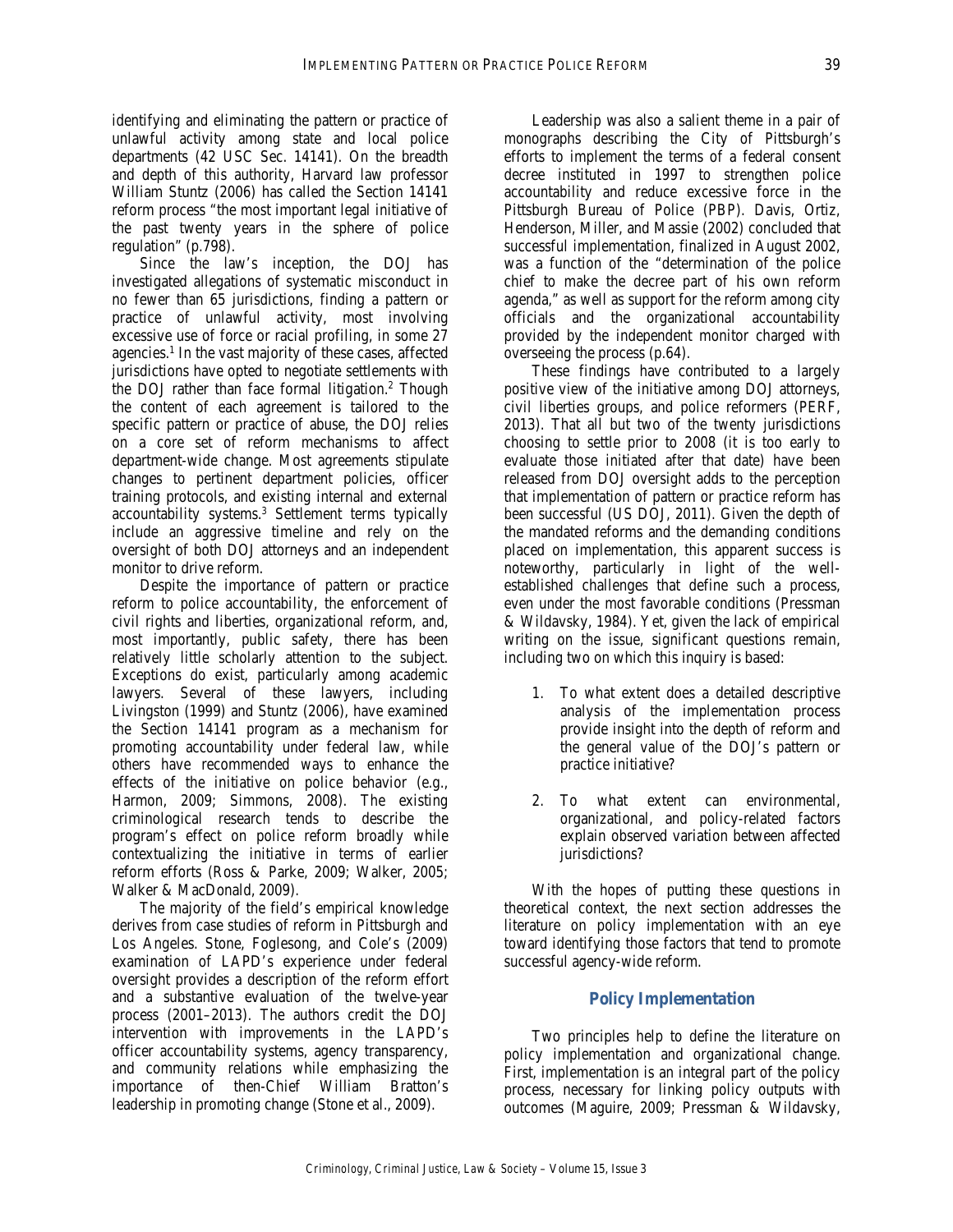1984). Second, even under the best of circumstances, policy implementation is an intricate and eminently demanding process (e.g., Santos, 2013). This complexity is reflected in a two-dimensional analytical framework that acknowledges the relevance of both dosage, or the "intensity with which a policy is implemented," and fidelity, or "the extent to which a reform, as implemented, matches the way it was originally conceived or envisioned" (Maguire, Uchida, & Hassell, 2010, p. 1).

In those instances where a policy fails to achieve expected outcomes, whether owing to low dosage or low fidelity, thorough understanding of the implementation process often lends crucial diagnostic insight. Similarly, recognizing how and why a policy is implemented successfully can provide a useful roadmap for future efforts. This is not to say that scholars have agreed upon a 'one-sized-fits-all' set of prescriptions; relevant findings tend to vary by both policy type and context (Long & Franklin, 2004). With that said, there is a general consensus that the presence (or absence) of several factors may encourage (or inhibit) implementation (O'Toole, 2000; Zhao, Thurman, & Lovrich, 1995).

The first set of these factors centers on the policy problem. In simple terms, some issues are thought more tractable than others, and the "easier" a problem is to solve, the more likely it is that the policy solution will be implemented successfully (Matland, 1995). According to Mazmanian and Sabatier (1989), the greater degree of change required, the more likely the effort is to stall. On the other hand, narrower issues involve fewer actors, require fewer decision points, and are thus less susceptible to competing agendas, coordination challenges, organizational politics, and other prosaic problems that often beset such efforts (Pressman & Wildavsky, 1984).

The nature of the policy instrument has also been shown to affect implementation. The use of clear, succinct goals and specific priorities tend to correlate with faithful implementation (Robichau & Lynn, 2009). Policies that structure bureaucratic behavior by tying employee performance incentives to implementation-related outcomes, whether the expectations are framed positively (Alpert, Flynn, & Piquero, 2001) or negatively (Ewalt & Jennings, 2004), also tend to contribute to successful reform.

Consistent support from political, legal, and financial sovereigns, including legislators, executive officials, and judges at all levels of government, has also been shown to enhance implementation (Wood, 1990). The effects of such support are greatest when external stakeholders use influence over the "amount and direction of oversight [and the] provision of financial resources" to promote policy change (Mazmanian & Sabatier, 1989, p. 33). Bardach

(1978) argues that this influence is magnified when such authority is applied directly to "fix" specific problems that arise during implementation.

Characteristics of the organization tasked with implementation are also critical to the process. Of the several relevant organizational factors, adequate resources are arguably the most important (Elmore, 1979–80). Crafting new policy and developing the organizational infrastructure to support the change requires an investment of both labor and capital. A recent study of one mid-sized Florida police department, for example, found that lack of agency resources stymied efforts to adopt community policing (Chappell, 2009).

Even in cases where sufficient resources exist, the commitment of agency staff, including streetlevel actors, middle managers, and leadership, is "the variable that affects most directly the policy outputs of implementing agencies" (Mazmanian & Sabatier, 1989, p. 34). Whether framed in terms of organizational culture (Gottschalk & Gudmundsen, 2009) or bureaucratic behavior (Novak, Alarid, & Lucas, 2003), it is critical that those tasked with implementation believe in the new policy.

Support among street-level officers is particularly important in the context of the police (Mastrofski, 2004; Wycoff & Skogan, 1993). It is well established that street-level officers wield significant discretionary authority and thus maintain ultimate control over how a new policy is translated into practice (Lipsky, 1980). What is more, reformminded policies often target the behavior of front-line staff, with clear implications for pattern or practice reform, where settlement agreements have typically aimed to remedy patrol officers' unlawful use of force or racial profiling.

Street-level police officers do not operate completely free of oversight or external influence, despite their considerable discretionary authority. In fact, these officers receive policy and managerial guidance through the chain of command, where first line supervisors are the most direct, most influential voices of accountability (Kelling & Bratton, 1993). The presence of strong, supportive leadership that places a high priority on the implementation process has also been shown to be critical to overall success (Fernandez & Rainey, 2006; Santos, 2013). Leaders who are vocally committed to the implementation process and skilled in developing and communicating organizational agendas and priorities are particularly valuable (Bingham & Wise, 1996).

Culture is a significant determinant of an agency's ability to implement policy reform (Halperin & Clapp, 2007; Klein & Sorra, 1996). The inhibiting effects of organizational resistance to change have been clearly documented by policing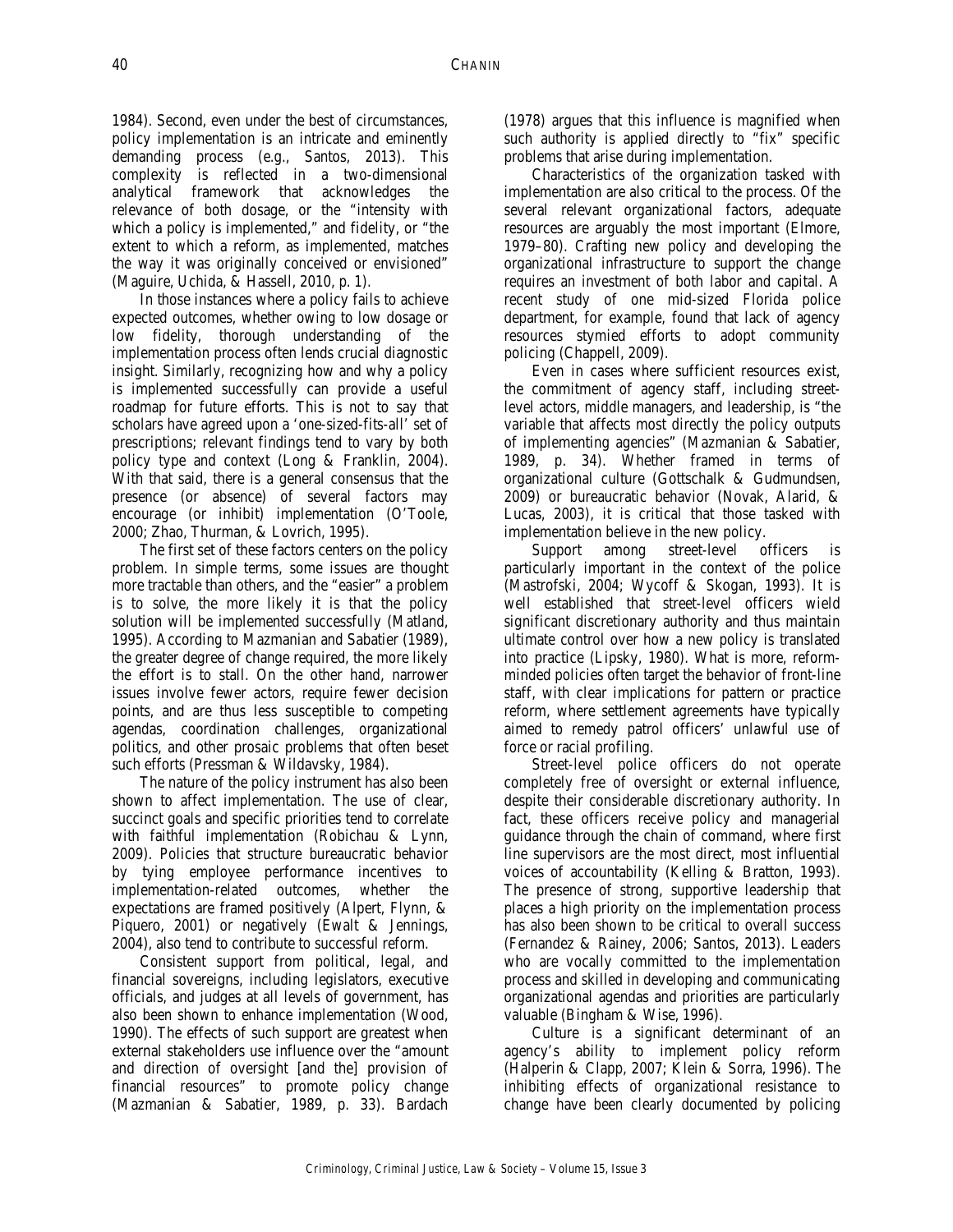scholars. The default cultural orientation of police departments tends to reflect an opposition to outside influence, skepticism of external accountability, and a hesitancy to accept change (Walker, 1977; Skolnick & Fyfe, 1993). In fact, even some of the country's best departments have institutionalized the notion that regulation of the police is most effectively done by the police themselves; external oversight is viewed as being both inefficient and ineffective (e.g., Timoney, 2013). The extent to which the affected departments embody (and if present, their ability to overcome) this type of cultural dysfunction will no doubt influence settlement implementation.

#### **Case Selection, Data, and Method**

The entire population of potential cases is the 27 jurisdictions within which the DOJ had identified a pattern or practice of misconduct.<sup>4</sup> Thirteen of the 27 jurisdictions were eliminated, as their settlement dates occurred after January 1, 2008; their inclusion would not provide the requisite time to evaluate implementation. Monitor reports were unavailable for seven of the remaining 14 jurisdictions, narrowing the possible sample to seven. Time and resource shortages required the exclusion of two cases, the State of New Jersey and Los Angeles, CA.

The same legal issue drove reform in the five included jurisdictions: a pattern or practice of unlawful use of force. As a result, each settlement agreement mandated many of the same organizational changes, established comparable implementation timeframes, and relied on very similar oversight conditions. Data are drawn from three sources: (1) quarterly independent monitor reports; (2) structured interviews with key participants; and (3) settlement agreements, court pleadings, newspaper accounts, and other secondary sources.

Independent monitors hired to manage the implementation process are required to publish quarterly status reports. These reports, which use both quantitative and qualitative data to develop a rich account of the reform process, formed the backbone of this study's descriptive analysis.

These reports are supplemented by in-depth interviews with 28 key stakeholders, including Department of Justice's Special Litigation Section staff, independent monitors, police department leadership, and relevant political and community leaders involved in the pattern or practice reform process. Though several of the interviews were conducted face-to-face, the majority occurred online via Skype. Of the 28 subjects interviewed, 24 were identified through monitor reports, court documents, and media coverage; four subjects were identified by

referral. In total, 37 interviewees were contacted<sup>5</sup> resulting in a response rate of 75.7 percent.

Following the analytical protocol established by Ritchie and Lewis (2013), all of the interviews were recorded and transcribed. Notes made both during and after interviews describing the surroundings, the subject's body language, voice intonations, and other non-verbal cues provided a contextual supplement to transcripts. The monitor reports, interview transcripts, and contextual notes were open coded in order to generate coding frames (Charmaz, 2006). ATLAS.ti v6.0, a leading qualitative data analysis software tool, was used to manage these empirical data. In the final step, a grounded coding frame was developed and applied to the raw data.

Before presenting the findings, there are several methodological weaknesses worth noting. First, the use of data availability as a means of case selection raises the possibility of selection bias. Similarly, the study's small sample size has the potential to limit the generalizability of the results, both to the omitted cases and beyond. The significance of variation between cases, including the nature of the misconduct at issue (e.g., racial profiling in some, excessive force in others), features of the affected organization (e.g., variations in agency size), and characteristics of the implementation system (e.g., the presence of an independent monitor in some jurisdictions and not in others) should not be overlooked.

These concerns are allayed somewhat by the universality of certain key substantive and procedural elements. Every pattern or practice reform effort to date, regardless of the implementation context or the misconduct at issue, has been built around a nearly identical set of substantive elements, including mandated changes to department policy, officer training, and the installation of an early intervention system. The various unifying features of the intervention and implementation processes, most significantly the role of the DOJ, also contribute to the study's external validity.

Third, the use of the snowball technique to acquire interviewees also raises some question of selection bias. Yet, the relatively low number of interviewees identified in this manner (17 %), and the high overall response rate tend to minimize concerns that a certain perspective is overrepresented.

Fourth, the process of coding qualitative data is inherently subjective. Unfortunately, because there was only one researcher involved in the process, it was not possible to either triangulate decisions made during coding of raw data or the development of the coding frame. In order to address this weakness, coding decisions were continually revisited in an attempt to ensure consistency across all sources.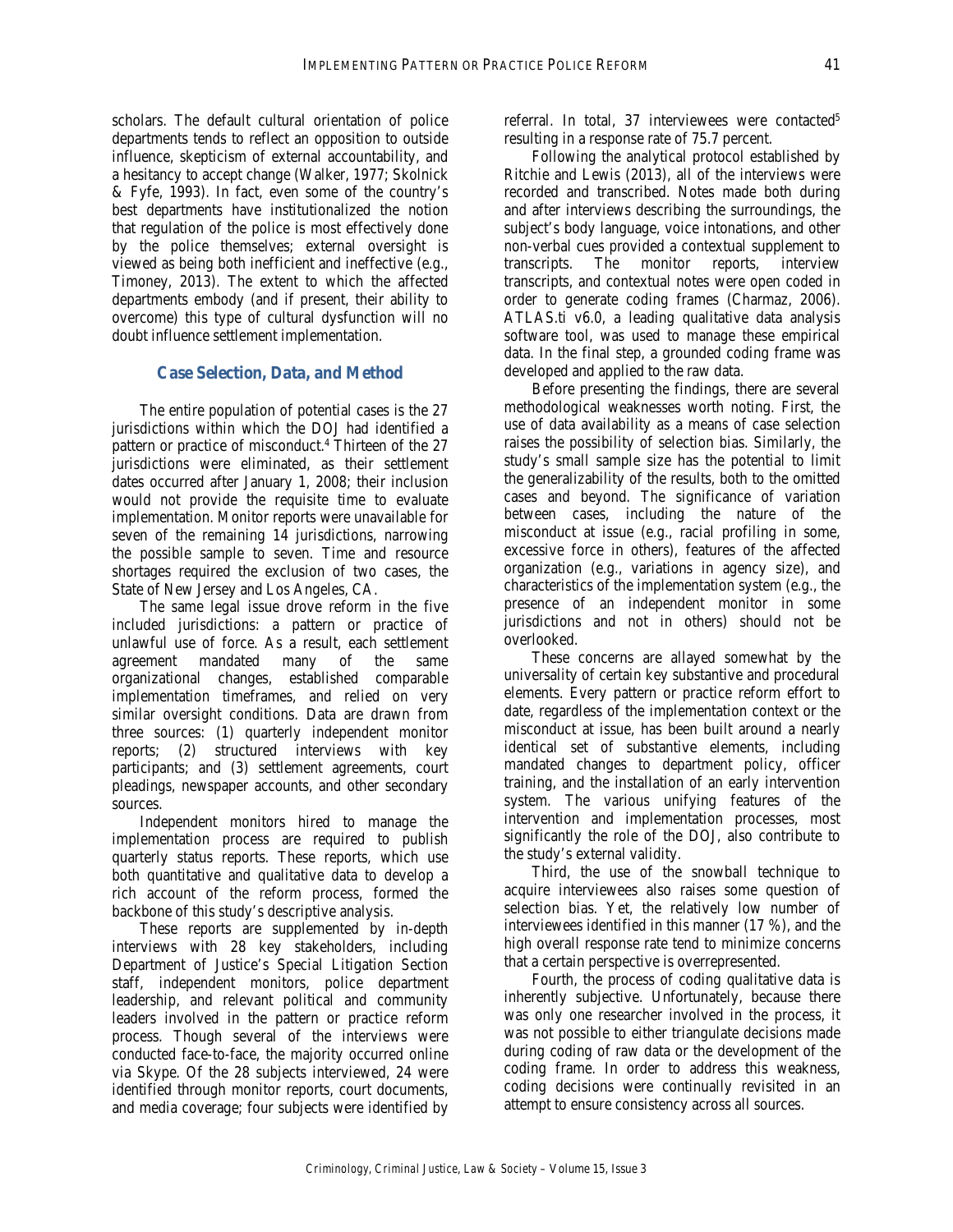#### **Descriptive Findings**

What follows is a comparative description of the implementation of pattern or practice reform with a focus on the time needed to reach substantial compliance with three key settlement components: (1) institution of mandated policy changes, (2) early intervention system development, and (3) revision of complaint investigation protocol. Table 1 describes the various sub-components required by each of the three components. In addition to this micro level, component-based analysis, implementation is also considered from the perspective of macro success, or the ability of each department to implement the terms of the entire settlement agreement.

#### **Use of Force Policy Change**

To implement the use of force-related components, each department was required to bring their existing policy into compliance with federal law and establish standard operating procedures in response to a use of force incident. As is documented in Table 2, this portion of the settlement presented a moderate challenge to the five affected departments. No jurisdiction was able to adhere to the established deadlines, which ranged from three to six months, though implementation occurred much more quickly in Pittsburgh than it did in either Washington, DC, Cincinnati, or Prince George's County. Detroit has

yet to satisfy this section of their agreement. In general, changes related to incident response were more difficult than the revision of use of force language. Cincinnati's experience is illustrative. The Cincinnati Police Department's (CPD) use of force policy was formally approved in the second reporting period, six months after the monitor's initial review (Cincinnati Independent Monitor, Second Quarterly Report, 2003, Jul., p. 15). Though there was some initial semantic disagreement between the DOJ and CPD leadership, those issues were overcome rather quickly.

The same cannot be said of incident reporting. A dispute developed over the comparative length and level of detail required by an officer's report following incidents that involved a 'take-down without injury' versus that required in the case of a take-down causing injury. CPD insisted that requiring officers to expend the same time and energy filing reports for non-injury takedowns, which are much more common than injury-producing incidents, would force officers to spend inordinate amounts of time on paperwork and ultimately detract from the CPD's ability to do its job properly. After nearly two years of negotiation, the DOJ relented, albeit on a trial basis, and CPD instituted a new policy permitting fewer reporting requirements for noninjury incidents (Cincinnati Independent Monitor, 10th Quarterly Report, 2005, Jul.).

|                                                     | Sub-Component 1                      | Sub-Component 2                                  | Sub-Component 3                                                 | Sub-Component 4                                               |
|-----------------------------------------------------|--------------------------------------|--------------------------------------------------|-----------------------------------------------------------------|---------------------------------------------------------------|
| Micro Component 1:<br>Use of Force Protocol         | Policy on officer<br>use of force    | Policy on street-<br>level incident<br>reporting | Policy on incident<br>investigation by mid-<br>level supervisor | Policy on<br>supervision of mid-<br>level staff               |
| Micro Component 2:<br>Early Warning System          | System creation<br>and development   | Render system<br>operational                     | Full system<br>utilization                                      | <b>NA</b>                                                     |
| Micro Component 3:<br>Citizen Complaint<br>Protocol | Expand means of<br>complaint receipt | Internal<br>investigation<br>parameters          | External agency<br>investigation<br>parameters                  | Compliance with<br>90-day limit on<br>complaint<br>resolution |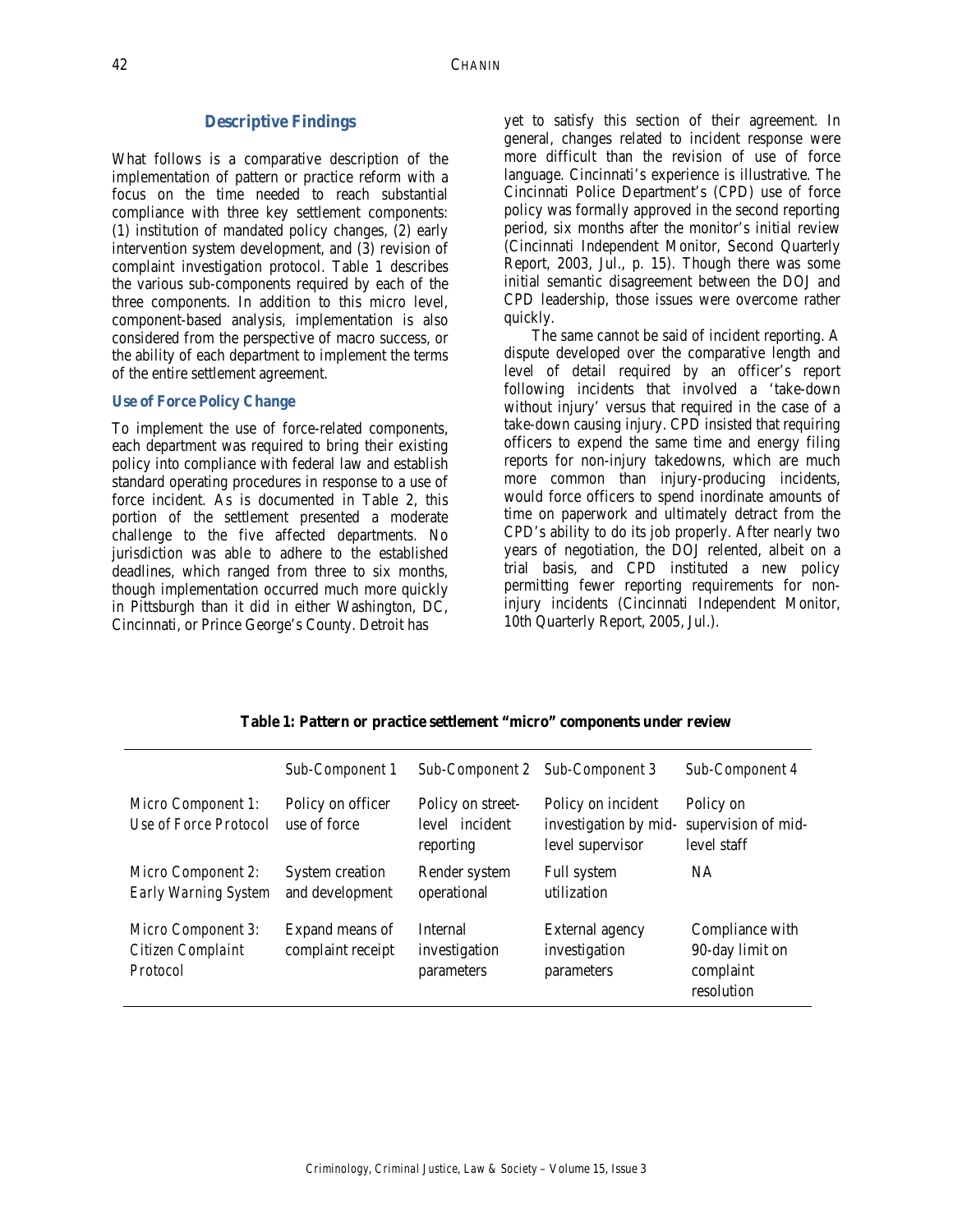| I |  |
|---|--|
|   |  |
|   |  |
|   |  |
|   |  |
|   |  |
|   |  |
|   |  |
|   |  |
|   |  |
|   |  |
|   |  |
|   |  |
|   |  |
| ı |  |
|   |  |
|   |  |
|   |  |

|                                                |                                         | Pittsburgh, P.A.           | Washington, D.C. Chrismat, OH Detroit, MI |                           |           | Prince George's            |
|------------------------------------------------|-----------------------------------------|----------------------------|-------------------------------------------|---------------------------|-----------|----------------------------|
|                                                |                                         |                            |                                           |                           |           | Courty, AM                 |
| Micro Component 1:                             | <b>Deather</b>                          | $\frac{1}{2}$ modes        | o monins                                  | 3 months                  | 3 months  | 4 manihs                   |
| <b>Use of Force Protocol</b>                   | <b>Substantial compliance</b><br>reched | 14 months                  | 84 manths                                 | 40 maribs                 | ≸         | 54 months                  |
| Micro Component 2<br>Karly Intervention        | Deadine                                 | <u> 12 months</u>          | 21 mandhs                                 | <u>19 marins</u>          | 30 months | 25 months                  |
| <b>System</b>                                  | <b>Substantial compliance</b><br>raded  | <b>29 monties</b>          | 84 mandas                                 | <b>43 marks</b>           | 97 months | 60 months                  |
| Micro Component 3:<br><b>Citizen Complaint</b> | <b>Deading</b>                          | 3 mads                     | 6 months                                  | 4 months                  | 3 months  | 4 months                   |
| Protool                                        | Substantial compliance<br><b>moded</b>  | 96 months                  | 84 manihs                                 | 45 manhs                  | 99 months | 60 months                  |
| <b>Schilment Agreement</b><br>Mara             | <b>Total companying</b>                 | Ŋ                          | ğ                                         | <b>R</b>                  | ğ         | R <sub>1</sub>             |
|                                                | Agreement length                        | 60 months                  | 60 manihs                                 | 60 months                 | 60 months | <b>36 months</b>           |
|                                                | <b>Sulationfal compliance</b><br>redded | $(497 - 802)$<br>64 months | (601–608)<br>84 marike                    | <b>(402-407)</b><br>d nak | ź         | $(104 - 100)$<br>60 months |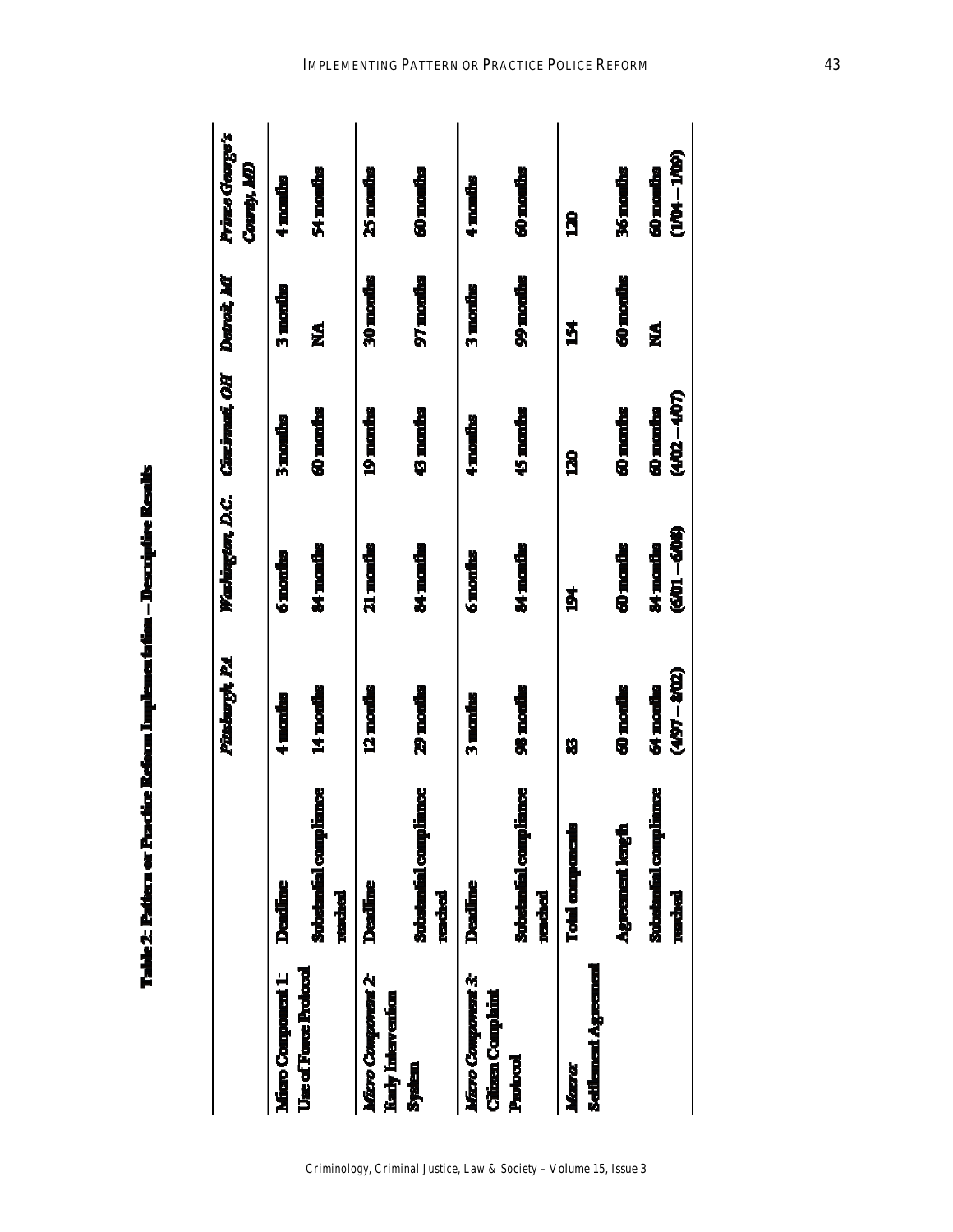# **Early Intervention System**

The second set of micro components required the implementation of an early intervention personnel management system. These systems are designed to provide departments with a means of tracking individual-level officer behavior across several settlement-related metrics, including use of force incidents and citizen complaints against. Early intervention systems are not only complicated and expensive to develop, but to function properly, require a substantial change in department culture and individual officer behavior. As such, they represented a sizable implementation challenge.

Once again, Pittsburgh was fastest to reach substantial compliance. After 29 months, the PBP had developed the physical infrastructure and demonstrated the capacity for full system utilization. The Cincinnati Police Department (CPD) also reached substantial compliance comparatively quickly, requiring 43 months to develop its version of the early intervention system. By contrast, departments in Prince George's County, Washington, DC, and Detroit required 60, 84, and 97 months, respectively.

## **Citizen Complaint Receipt and Investigation**

Third, each department was required to reform their system for receiving and investigating citizen complaints. In most cases, those with little more than a formal change in policy (i.e., redefining eligibility and available avenues for filing complaints or reestablishing investigative parameters) were met with little resistance in any of the five departments. These changes demanded little in terms of resources and required minimal levels of organizational movement. Low hanging fruit, as it were.

Implementation of these policy changes was also quite smooth, though there were instances where departments struggled for brief periods to get investigators to adhere strictly to the revised protocols. In Cincinnati, for example, monitors noted several instances where investigators failed to reconcile evidentiary inconsistencies between officer statements and those given by witnesses (Cincinnati Independent Monitor, 14<sup>th</sup> Quarterly Report, 2006, Sept., p. 32–33). Though serious enough to undermine the legitimacy of an investigation, these types of setbacks, in Cincinnati and other jurisdictions, tended to be both sporadic and temporary.

Perhaps the area that presented the most substantial challenge was the stipulation that no citizen complaint investigation last longer than 90 days. As the monitor reports describe in detail, no jurisdiction proved consistently able to meet this

requirement. Three years into the settlement implementation, none of the five jurisdictions could consistently adjudicate citizen complaints within the requisite 90-day period more than 56 % of the time. And of the five jurisdictions, only Cincinnati satisfied this mandate without a two-year extension from the DOJ.

## **Macro Compliance**

Four of the five jurisdictions achieved macro-level compliance and were released from federal oversight. Yet, as Table 2 highlights, only Cincinnati was able to meet the DOJ's five-year implementation deadline. Pittsburgh, which also agreed to a five-year reform, was bound by their agreement for 5 years and four months. For nearly three additional years, however, the DOJ continued to oversee the implementation of provisions related to Pittsburgh's Office of Municipal Investigations until April, 2005, owing to that agency's inability to investigate citizen complaints in a timely fashion (Ove, 2005).

Neither Washington, DC nor Prince George's County were able to meet their original settlement deadlines, and thus they were each required to accept an additional two years of federal oversight. The DOJ's agreement with Prince George's County, scheduled to terminate after three years, lasted a total of five; the agreement in DC was in place for seven years, from June 2001 through June 2008. Detroit remains under federal oversight, well past the fiveyear term agreed to in June 2003.

These findings raise at least three important questions. First, what explains the considerable variation in terms of the five jurisdictions' pace of implementation? Second, to what extent can we explain Detroit's failure to reach substantial compliance with the terms of its settlement agreement? And finally, what do these results say about the value of pattern or practice reform as a policy instrument?

# **Analytical Results**

Several theoretically relevant factors help to provide insight into implementation successes and failures observed. This section begins with a discussion of those factors related to the problem driving reform and the particularities of the settlement developed to address it.

# **Problem- and Policy-related Factors**

Though each settlement agreement was drafted to address a pattern or practice of excessive force, the specific nature of the organizational pathology varied from jurisdiction to jurisdiction. And in general, the agencies tended to experience more difficulty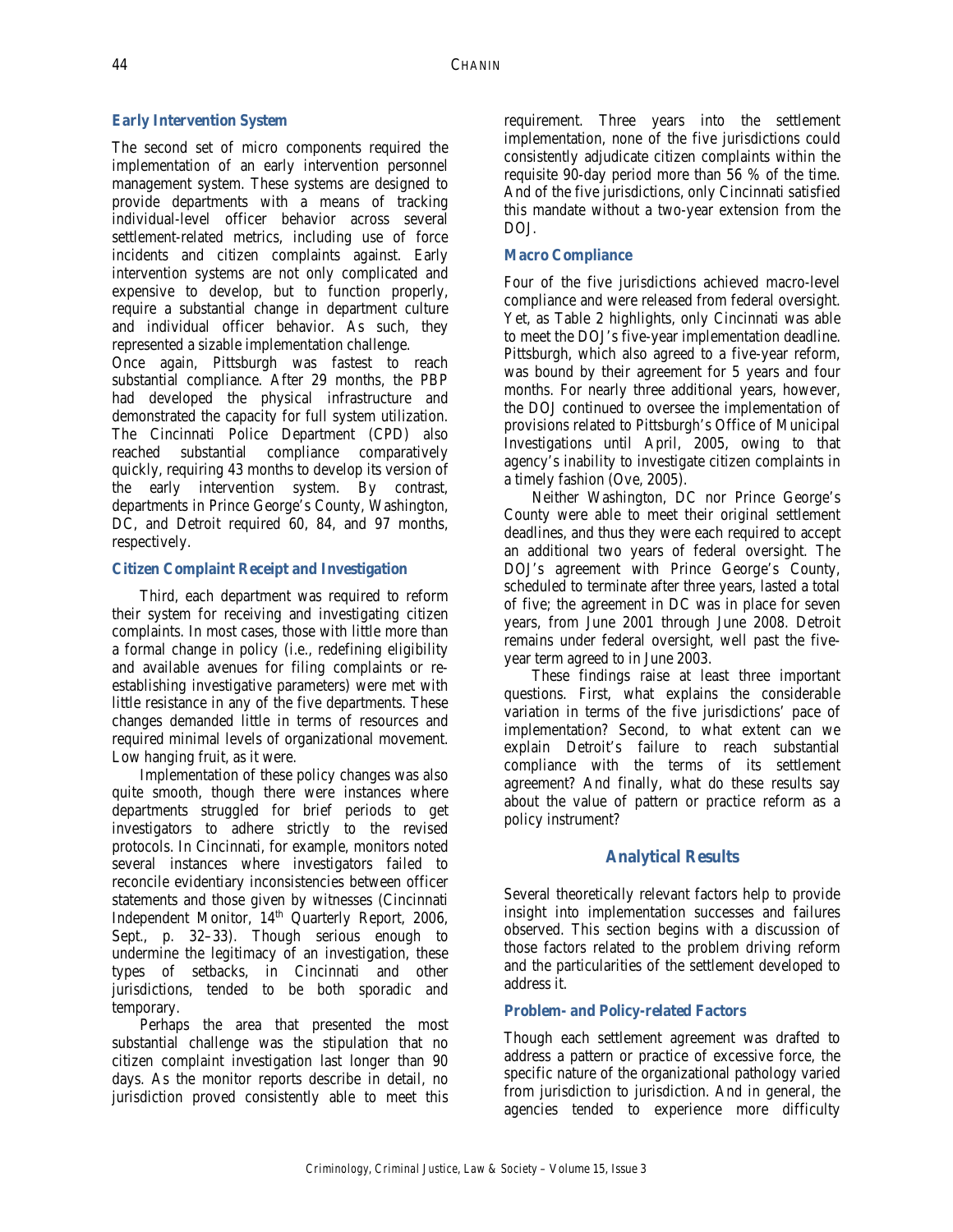implementing components central to the DOJ's investigation than those on the periphery. In Pittsburgh, for example, the DOJ was primarily concerned with what it saw as an absence of timely and independent investigations of officer misconduct, many of which were based on allegations of excessive use of force (US DOJ, n.d.). Implementation of settlement components designed to build capacity in this area proved tougher than did those addressing other areas. This is unsurprising, given the close connection between problem depth and the relative size of implementation challenges presented by related policy solutions.

A defining characteristic of most pattern or practice settlement agreements is the use of aggressive termination deadlines by which affected agencies are required to reach substantial compliance with all settlement terms. In Pittsburgh, Washington, Detroit, and Cincinnati, this termination date was set at five years; Prince George's County was given three years to reach macro compliance. A settlement agreement's macro deadline appears to be reflective of the DOJ's view of the depth of the organizational dysfunction and the jurisdiction's capacity to implement the mandated reforms, with those in need of more extensive changes given an extended implementation period.<sup>6</sup>

These macro deadlines appear to have had an effect on implementation, though the specific nature of that effect is somewhat ambiguous. In Washington, DC, for example, the drive to rid themselves of external oversight accelerated as the termination date approached, with Department leaders working to rectify problems that may have been allowed to languish in earlier stages of the implementation process (C. Lanier, personal communication, January 18, 2010). On the other hand, in Prince George's County, an approaching deadline appears to have prompted the monitor team to declare the Prince George's County Police Department (PGPD) in substantial compliance and terminate the agreement, despite signs that the department may not have been ready to operate without DOJ oversight.

Pattern or practice settlements are also defined by their use of component-specific deadlines. Every micro component is linked to an implementation deadline, typically ranging from 3 months to 25 months, depending on the nature of the required reform. By contrast, departments consistently missed micro deadlines, some by months and even years. In certain instances, they appeared to have been ignored entirely. Somewhat surprisingly, this never appeared to matter, either to monitor teams or the Justice Department. The component-specific deadlines seemed to be purely aspirational, as if they exist not as a means of levying sanctions or forcing compliance, but as a way to define the best case scenario and imbue the process with some sense of urgency. Given what in retrospect looks to have been the unrealistically aggressive nature of the deadlines, their value, either as a motivational tool or as a measuring stick for progress, appears to have been limited.

#### **Organizational Factors**

Micro and macro implementation were affected by several organizational factors, beginning with the role of the police chief. In cases where leaders made compliance a priority, addressed problems swiftly and assertively, and took a personal interest in seeing implementation through, the effect on implementation was both tangible and positive. The view of Washington, DC independent monitor Michael Bromwich is emblematic. When Cathy Lanier replaced Charles Ramsey as chief,

she mobilized the department's resources internally …[and] personally oversaw [implementation] more closely and intensely than Ramsey had….And [successful compliance] became very clearly a priority for Chief Lanier[;]…she very clearly communicated that to her people and they realized that there would be consequences if they failed. (M. Bromwich, personal communication, February 23, 2010).

Lanier's ability to push her agency through the final stages of implementation is consistent with earlier research, both in the context of pattern or practice reform (Davis et al., 2002; Stone et al., 2009) and organizational change more generally (Fernandez & Rainey, 2006). Leadership is a key factor in explaining the relative success of implementation efforts. In cases where department leadership was either hostile to the reform effort (as was temporarily the case in Cincinnati), allowed the process to fade from view (which some claim former Metropolitan Police Department (MPD) Chief Charles Ramsey did toward the end of his tenure), or was overwhelmed by the complexity of the reform effort (as data suggest was the case in Prince George's County), progress stalled. In Detroit, the ongoing reform has come to reflect the Detroit Police Department's (DPD) inconsistent and scandal-ridden leadership. The city has seen 7 police chiefs since signing the consent decree in 2003, many of whom were sidelined by personal and professional impropriety (e.g., Clinton, 2013; Muskal, 2012).

Data also indicate that even brief lapses in focus or the loss of attention to the issue by organizational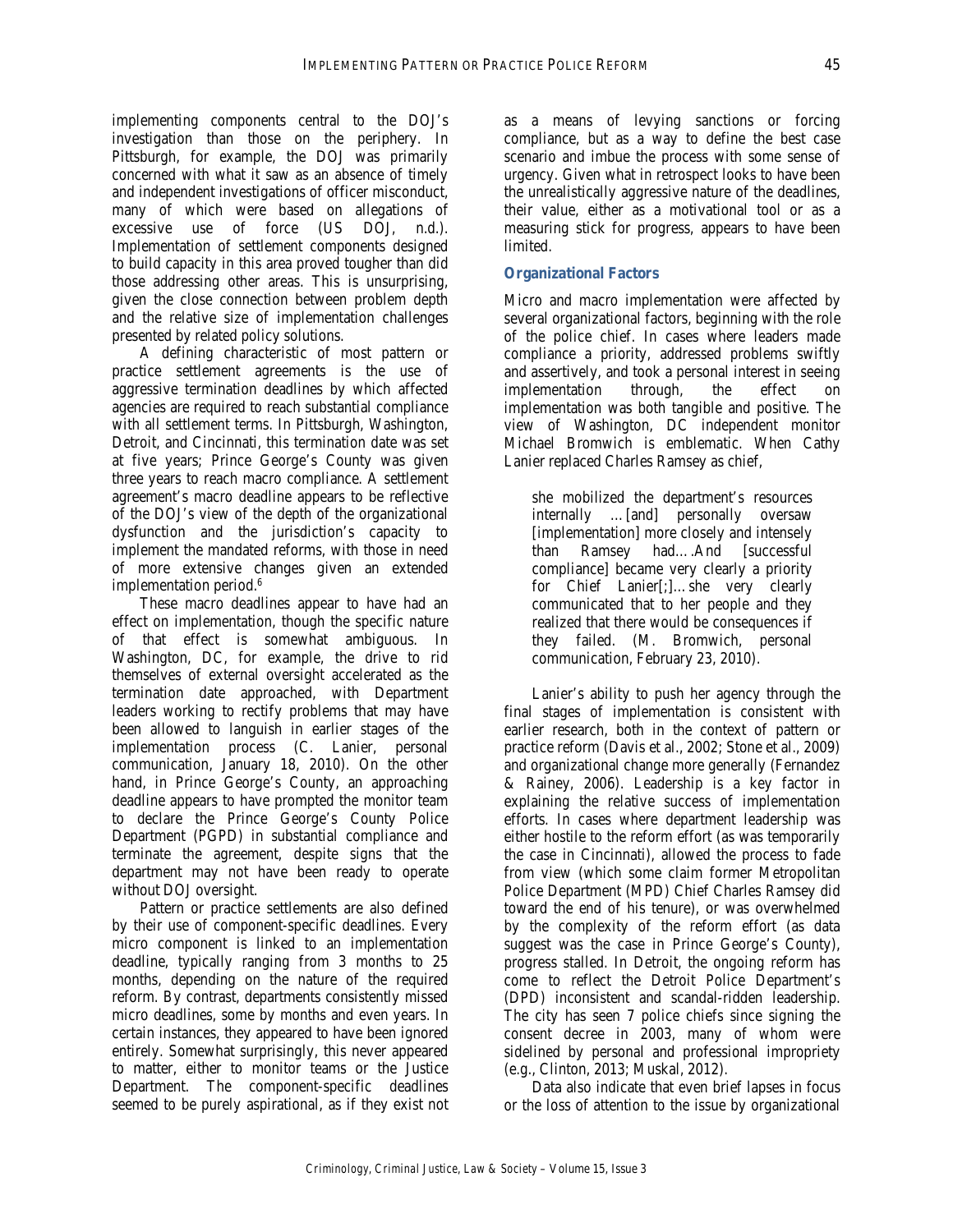leadership can have detrimental and lasting effects on the reform process. In DC, for example, the monitor concluded that "MPD's roll-out of the Use of Force General Order was not as effective as it could have been primarily because MPD's initial efforts to train its officers were poorly coordinated and executed" (Washington, DC Independent Monitor, Third Quarterly Report, 2003, Jan., p. 5). MPD struggled to overcome these initial implementation problems with tangible effects. Five years into the reform process, only 36% of necessary use of force reports had been filed and of those, less than 60% reached the requisite level of quality (Washington, DC Independent Monitor, 17<sup>th</sup> Quarterly Report, 2003, Jan., p. 15). Ultimately, it took MPD seven years to implement successfully components related to use of force reporting (Washington, DC Independent Monitor, Final Report, 2008, Jun., p. 25–31).

While strategic focus is set in the chief's office, evidence suggests that day-to-day implementation is in many ways a function of an agency's mid-level supervisors. Sergeants and lieutenants were typically charged with overseeing the compliance efforts of street-level officers across various aspects of the reform effort, including use of force reporting, citizen complaint investigation, and the use of early intervention system data. In this position, these managers acted as a conduit between agency leadership and patrol officers and, as such, occupied a key position of accountability within each organization.

Results highlight not only import of mid-level staff but also mixed compliance with the required behavioral change. Monitor reports provide several examples where implementation progress was slowed by non-compliance among mid-level agency staff. In Prince George's County, for example, supervisors failed to perform mandated oversight of use of force incident reports filed by street-level officers (Prince George's County Independent Monitor, Sixth Quarterly Report, 2005, Dec.). In Cincinnati, midlevel supervisors appeared unwilling to perform the necessary staff intervention or take the appropriate disciplinary measures against those officers identified by the Department's early intervention systems (Cincinnati Independent Monitor, 13<sup>th</sup> Quarterly Report, 2005, May).

Other jurisdictions experienced similar delays as a result of mid-level supervisor recalcitrance. Monitors in Prince George's County attributed delays in implementing use of force reforms directly to the refusal of supervisors charged with reviewing incident reports to evaluate the appropriateness of force used, as was required by the settlement agreement (Prince George's County Independent Monitor, Third Quarterly Report, 2005, p. 5).

Consistent with the hierarchical structure of most police departments, street-level officers are often influenced by the attitudes and behavior of their supervisors. In most instances, this influence manifested positively. Patrol officers were largely praised for their support of and compliance with the terms of the settlement: They submitted to interviews with citizen complaint investigators, attended mandatory training sessions, and, perhaps most importantly, shifted their approach to the use of force. There was also some evidence of resistance. Officers in all five jurisdictions, for example, took considerable time to implement new use of force reporting requirements, and in some cases openly refused to comply with certain changes in policy. But these conflicts occurred on the margins and tended to present only temporary problems. When measured in terms of strict compliance with settlement agreements, the abuse of discretion that concerned Lipsky (1980), and has preoccupied police leadership and scholars from several academic fields, failed to materialize. This pattern of compliance occurred in spite of what some saw as inadequate resources.

Monitor teams from all five jurisdictions charted with frustration the difficulties associated with meeting the requirement that citizen complaint investigations were to be completed within 90 days. In every case, investigative delays and resultant case backlogs were attributed at least in part to an inability among jurisdictions to find money in the budget for officers and civilians willing and able to perform the job with speed and accuracy. Similar financial challenges plagued the development of early intervention systems in Washington, DC, Prince George's County, Cincinnati, and Detroit. In the absence of resources needed to fund development of these expensive technological systems, implementation of related settlement protocols was delayed in each jurisdiction.

Resource shortages also help to explain Detroit's ongoing macro compliance problems. The City's financial trouble runs much deeper than in other jurisdictions (Davey & Walsh, 2012). Since 2003, DPD has lost one third of its police officers. Longstanding budgetary shortfalls have prevented city and Department leaders from hiring replacements, despite rising violent crime rates (Hunter, 2012). Basic repairs remain unaddressed while officers go without essential equipment (Cohen, 2014). On top of this, DPD officers were recently forced to take a ten percent cut in salary (Helms, 2013), a move that capped a decade long decline in officer morale (Lue, 2013). Implementation of wholesale organizational changes is a notorious challenge; in this context, it has proved to be near impossible.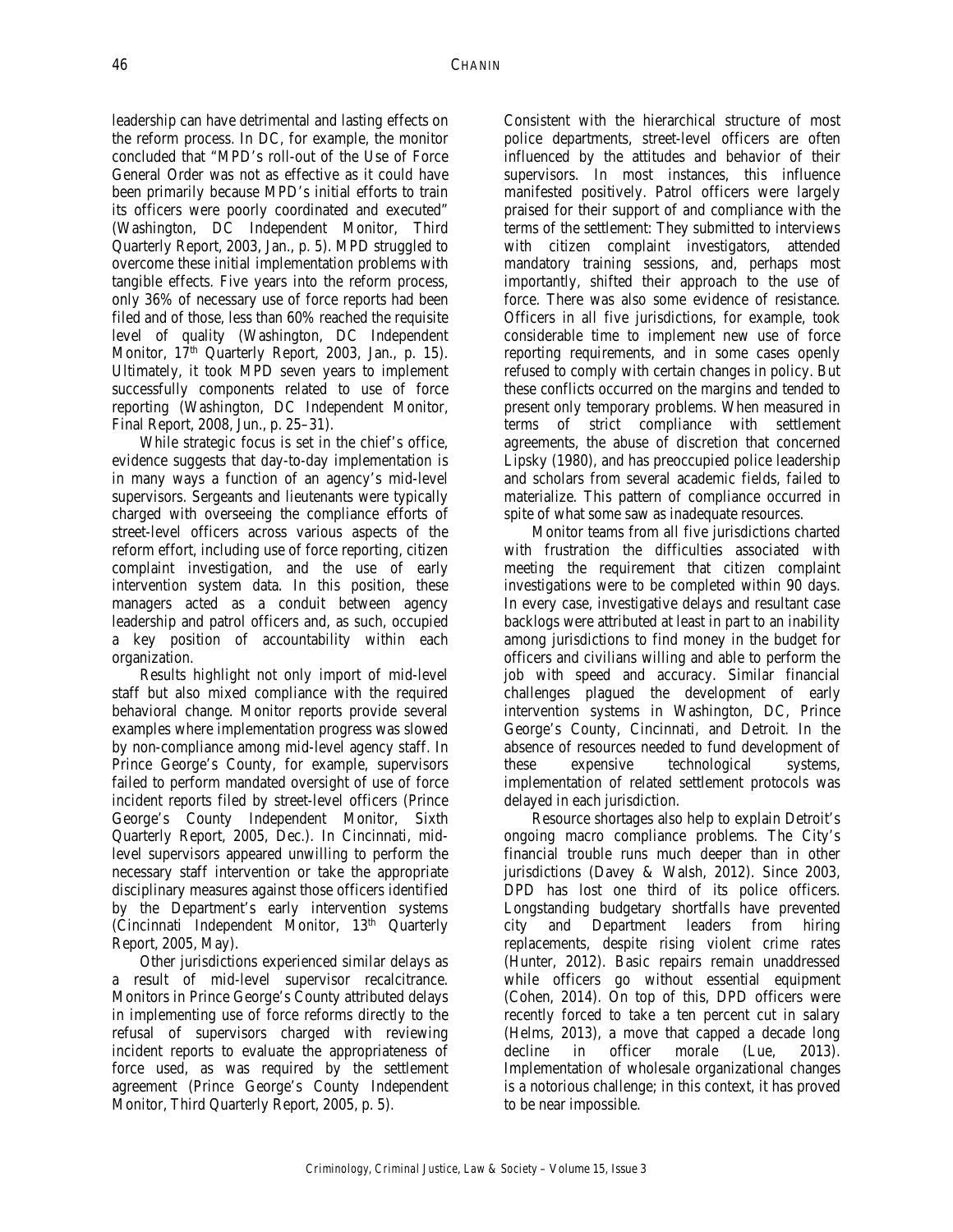#### **Contextual Variables**

Four environmental factors stand out as affecting both micro and macro implementation: (1) the role of constituency groups, and (2) the nature of political support for the reform effort, (3) judicial oversight of the process, and (4) the influence of independent monitoring.

In nearly every case, pattern or practice agreements are negotiated and implemented by a small group of key stakeholders, including DOJ lawyers, representatives from the mayor's office, and police department leadership. Affected constituent groups, from the department rank and file and organized labor to minority community interests and others, are typically excluded from the policy development phase along with members of a jurisdiction's legislative branch. In addition to raising serious questions about the democratic legitimacy of the process – and its product – the settlement negotiation necessarily generates a correspondingly centralized, top-down implementation process. All five jurisdictions under review reflect this dynamic to one degree or another.7

Results indicate that blocking constituency group access to the settlement negotiation and implementation processes may on some level make getting the reform effort off the ground much less complicated. In Washington, DC, for example, Police Chief Charles Ramsey's decision to request the DOJ investigation was made and carried out without participation or approval from the rank and file, something Ramsey believes was a practical necessity despite presenting minor, short-term costs in the form of internal opposition (C. Ramsey, personal communication, May 20, 2010).

In Pittsburgh, however, the decision to exclude the police labor union, and with it the voice of the rank-and-file officer, helped to engender a very contentious, almost hostile, implementation environment with long-run ramifications. The union opposed the process from the outset and to the extent possible, fought the implementation of reforms throughout (R. McNeilly, personal communication, March 1, 2010).

On the other hand, in Cincinnati, a private settlement between the CPD and several community groups, known as the Collaborative Agreement (CA), was implemented alongside of the DOJ's Memorandum of Agreement and helped to create a different set of contextual circumstances. As a direct result of their involvement in negotiating the terms of the CA, organizations like the ACLU and the Black United Front, as well as the City's Fraternal Order of Police, were placed at the center of the pattern or

practice reform effort, rather than being left out (Cincinnati Collaborative Agreement, 2002).

Of course, a more inclusive process may present certain short-run costs. Negotiating the terms of the settlement can be much more contentious and may ultimately take longer. Cincinnati's decision to adopt a more democratic process did lead to a few relatively minor implementation delays and may have contributed to the temporary revolt by CPD leadership. But if there is a way to reach consensus – and Cincinnati shows us that it is possible – then there may be hope that a more inclusive negotiation process could produce a more legitimate end-result. In fact, according to former Cincinnati monitor Richard Jerome, this inclusivity, particularly in the case of the city's police union, yielded direct benefits: "having [the union] at the table, as opposed to kind of outside and criticizing – I remember Pittsburgh very well – helped tremendously." (R. Jerome, personal communication, March 24, 2010).

This study's findings are also consistent with the notion that support from political principals may facilitate—or hinder—the policy implementation process. Belief among executive branch leadership in the wholesale changes that come with a DOJ settlement is correlated with successful implementation. This confidence is most critical at the earliest stages of the reform. In describing early meetings with Mayor Anthony Williams, Washington DC's former Chief Charles Ramsey alluded to the fact that opposition from the mayor could have severely complicated Ramsey's decision to pursue DOJ-led reform: "The mayor was very supportive…. I explained the situation to him. I explained what I thought needed to be done. And it was risky" (C. Ramsey, personal communication, May 20, 2010).

Though such tacit support (i.e., the absence of overt opposition) for the process among political principals is a necessary component of successful pattern or practice implementation, it may not be sufficient. Proactive, public support among political officeholders can also imbue the process with a certain institutional legitimacy. For example, after a high-profile conflict between CPD leadership and the monitors, the Cincinnati City Council passed a resolution "expressing the continued commitment of the City to achieve the goals as stated in the MOA with the DOJ…and to continue to work with the Parties to [that] agreement to accomplish the mutually agreed objectives" (City of Cincinnati Independent Monitor Quarterly Reports, Ninth Quarterly Report, 2005, p. 4). This symbolic gesture had the effect of galvanizing public support for the process and putting increased pressure on the CPD leadership to reorient itself toward full compliance.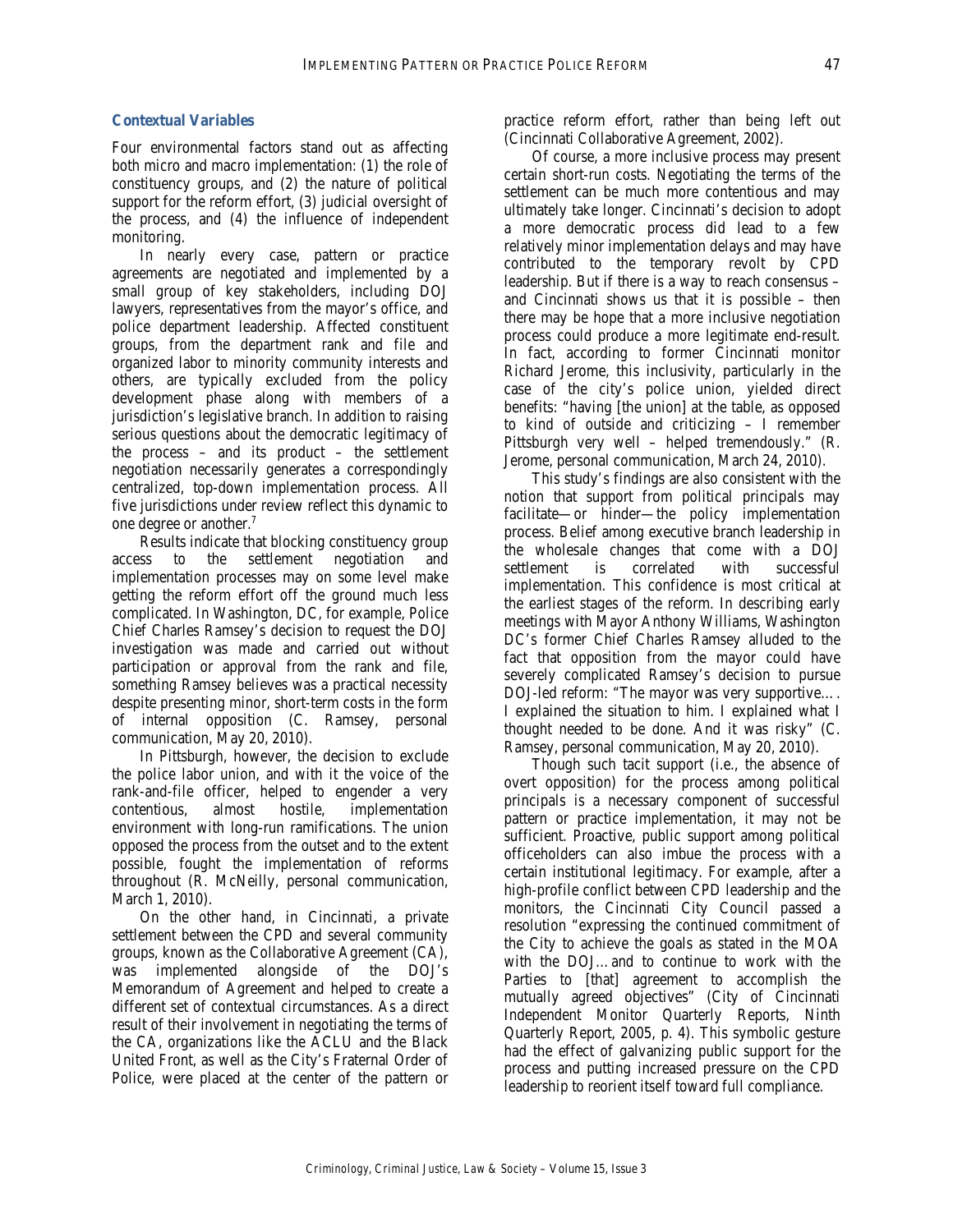Evidence from Cincinnati also emphasizes the potential value of not just supportive but capable, proactive political leadership. Cincinnati monitor Richard Jerome was one of many key stakeholders who praised the efforts of City Manager Milt Dohoney:

Probably the biggest reason why Cincinnati was successful was a change in the city management. And when Milt Dohoney came in… he recognized the advantages to bringing change to the police department in terms of a different approach to policing, a different approach to police/community relations….[Dohoney] basically told the chief, you know, we need to change (R. Jerome, personal communication, March 24, 2010).

The strength of Cincinnati's political class helps to highlight the significance of Detroit's failure along these lines. Former mayor Kwame Kilpatrick, elected in 2001, is now serving time in a federal prison for charges stemming from a widespread bribery and corruption scheme (Yaccino, 2013). Kilpatrick's criminality was more than simply a distraction from the police reform effort; in 2009, an inappropriate relationship between Kilpatrick and Sheryl Robinson Wood, the independent monitor charged with overseeing the implementation of DPD's consent decree, was exposed (Elrick, Swickard, Schmitt, & Patton, 2009). Wood was immediately removed from her position, leaving questions about the legitimacy of her six years on the job (Guthrie, 2009). At the time of her removal, DPD was only 36% compliant. Less than two years later, under the oversight of a new monitor team, hired by a newly elected Mayor, 72% of the settlement had been implemented (Wattrick, 2011).

The importance of the independent oversight these monitor teams provide cannot be overstated. In all five jurisdictions, monitor teams established the parameters for compliance and set the agenda, pace, and tone of the reform process. In this capacity, they provided to department leadership both technical advice and objective information about the department's progress. Monitor teams also served as the conduit between the DOJ and the affected department, establishing a necessary link between a top-down, "DOJ-driven" effort and the goals, priorities, and day-to-day operational emphases that define a bottom-up approach to organizational change.

To varying degrees, the presence of a team of outside experts overseeing the process focused the departments' energy on compliance and minimizing

the likelihood that other organizational priorities interfered with implementation. Regular status meetings, which took place in each jurisdiction, were designed to promote a steady, incremental approach to implementation. When functioning properly, these meetings allowed the monitor to bring issues of concern to the attention of department leadership and to ensure that certain issues remained on the agency's agenda. Washington, DC monitor Michael Bromwich's description of his experience with former MPD Chief Charles Ramsey is illustrative:

I went to him a very small number of times with what struck me as important enough problems that I needed a special meeting with him. And I said, this is broken. You need to fix this. And he did, almost immediately (M. Bromwich, personal communication, February 23, 2010).

The value of the monitor seems to square with existing theory on the import of actors capable of working entrepreneurially to help bridge implementation challenges (Bardach, 1978) and those who provide external accountability (Cooper, 1988). What is more, these results further emphasize the values of flexibility and adaptability (Majone & Wildavsky, 1979), as well as an understanding between both monitor and agency leadership that collaboration is a key to successful implementation. In cases where the presence of an outside monitor was not enough to elicit compliance, the enforcement authority that rests with members of the federal judiciary proved invaluable.

A high-profile incident from Cincinnati illustrates the point clearly. Two years into the reform effort there, a dispute erupted between the CPD and the independent monitor team. After a weeks-long standoff, which many insiders believed threatened to derail the entire reform, the monitors approached federal district court judge Susan Dlott seeking a resolution (Report to the Conciliator, 2004). Dlott threatened to hold then-Chief Thomas Streicher in contempt of court for noncompliance, which, if levied, would have resulted in jail time. Monitor reports and several interviews confirm that judicial intervention led not only to a settlement between CPD leaders and the monitor but also prevented any negative effects of the disagreement from metastasizing (Cincinnati Independent Monitor, Final Report, 2008, Dec.).

As in Cincinnati, the federal judge overseeing the reform in Detroit, Julian Cook, has been instrumental in helping to address major problems. He was instrumental in the removal of former monitor Sheryl Wood. Cook's formal authority,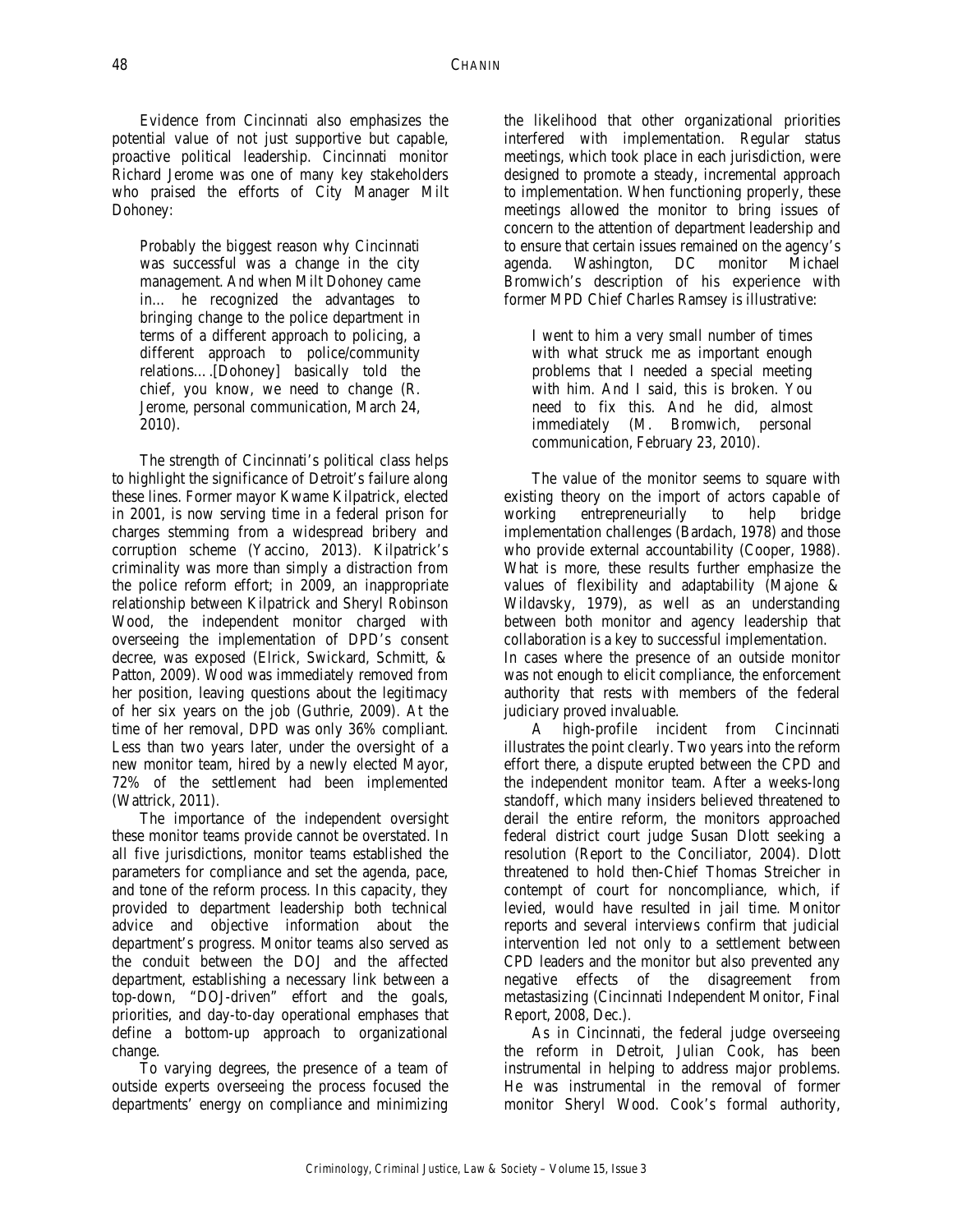together with his ongoing attention to the reform effort, has helped to keep alive a process threatened by scandal, leadership uncertainty, and financial calamity (Damron, 2013). Though there was no direct interaction with presiding judges in any of the other three jurisdictions, interview data indicate that the specter of judicial enforcement served to deter noncompliance.

For its part, the DOJ maintains the right of final approval over all departmental changes made pursuant to the settlement. This unique leverage delayed the process in each of the five jurisdictions but ultimately helped promote outputs reflective of both the letter and the spirit of the original agreement. In the case of Washington, DC, for example, implementation of the use of force policy component lasted 84 months, far longer than the other jurisdictions with the exception of Detroit. According to the DC monitor and several other actors involved in the negotiation, these delays occurred largely as the result of a dispute between the DOJ and the MPD over how to manage use of force incident reporting (C. Lanier, personal communication

January 18, 2010; M. O'Connell, personal communication, 2010). A similar semantic disagreement extended the Cincinnati Police Department's implementation of the use of force policy component as well. Cincinnati's delayed approval was largely owing to an extended negotiation between the CPD and the DOJ over reporting requirements following incidents in which an officer engaged in a "take down" without injuring the suspect compared with incidents in which the suspect was injured (City of Cincinnati Independent Monitor, Final Report, 2008, Dec.).

# **Discussion**

Despite considerable challenges and unique differences between each, four of the five jurisdictions considered in this study reached substantial compliance within five to seven years of settling with the DOJ. These results derive from the interaction (or absence) of several variables, which together produce a complex "implementation system" that serves to promote (or inhibit) reform.

#### **Figure 1: The Pattern or Practice Implementation System**

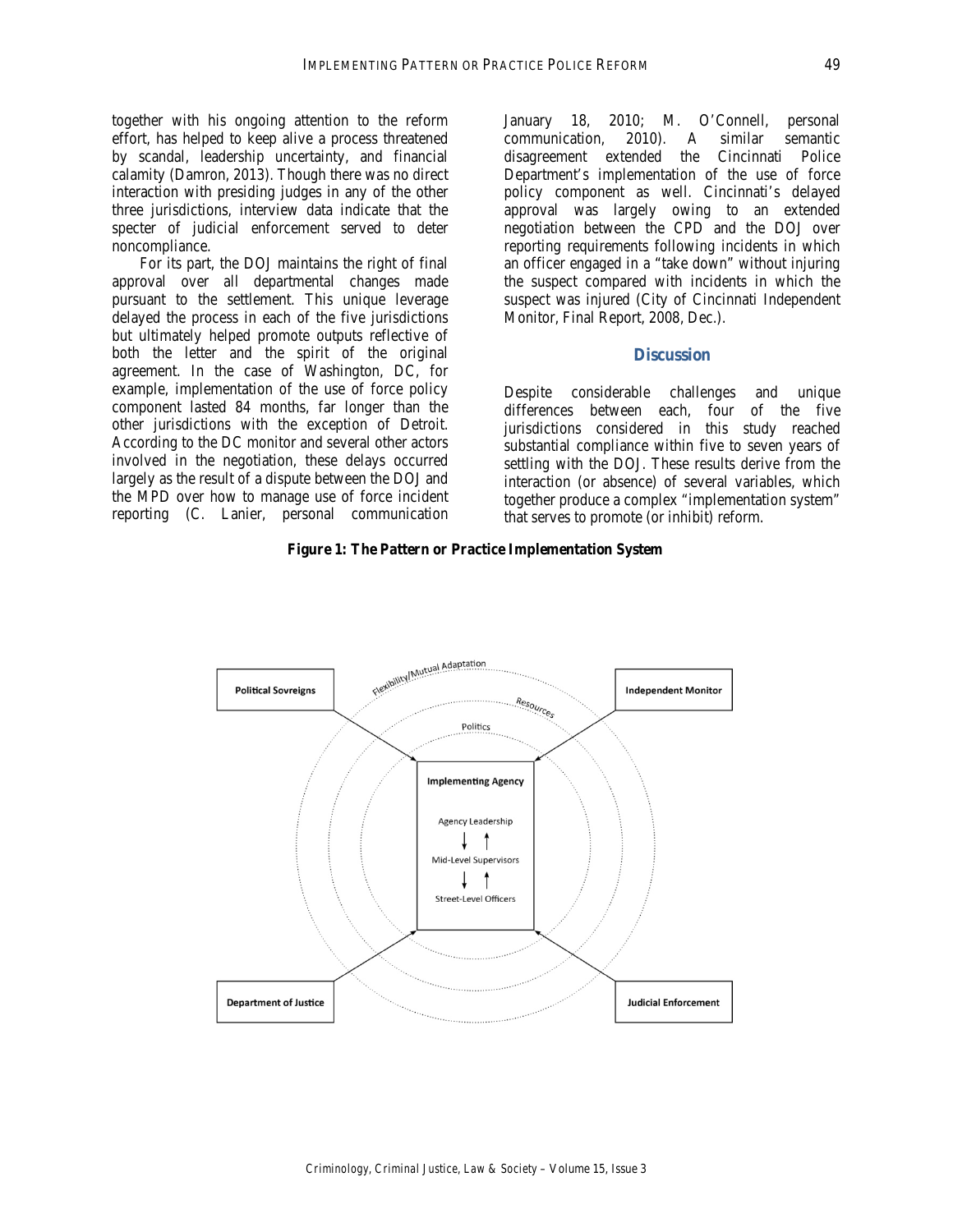At the heart of this system is capable organization staffed with officers supportive of the process. This begins with a strong, capable, and assertive leader. The most successful leaders, including McNeilly (Pittsburgh), Ramsey and Lanier (DC), and Streicher (Cincinnati) were actively involved in the reform, which allowed them to set the agenda and tone for implementation, driving compliance down through the chain of command. In part owing to the quasi-militaristic nature of these departments, the centralized process worked quite well. In most cases, patrol officers and mid-level supervisors were compliant; the few instances of opposition tended to be short-lived and relatively minor in scope.

Though a necessary component, support among agency staff alone is insufficient. In each jurisdiction, a willingness and ability among implementation system actors to mutually adapt to changing conditions (i.e., make adjustments to both the content of the settlement reform and the implementing agency's approach to reform) helped to promote substantial compliance. In several instances, flexibility on the part of DOJ attorneys, independent monitors, and police leadership was critical for either avoiding altogether or minimizing potential problems that may have led to implementation delays.

In some instances, key actors from each participant group (the police, the monitor team, and the DOJ) served as acute problem-solvers, or fixers (Bardach, 1978). Compromises reached over disputed terms of Washington, DC's settlement agreement and confusion over the proper role of the monitor in Cincinnati are examples that further highlight the importance of a flexible approach, a shared understanding of the broad goal of the process, and a willingness to place agency reform over individual preferences.

Quite logically, the availability of resources affects the interaction between both internal and external actors, in the process further defining the implementation system. Sufficient financial resources – money to pay for the technology needed to develop and utilize the early intervention system, to provide additional officer training, to hire additional complaint investigation staff, and so on – are imperative. Of course, without the necessary finances, the kinds of wholesale change mandated by pattern or practice reform is much more difficult to accomplish. Similar challenges are created by the absence of qualified and committed labor resources.

These findings are consistent with existing theory. Few if any implementation efforts occur without a willing and capable set of actors or adequate resources. These results also highlight the value of two less common elements: external oversight

provided by independent monitors and the constant presence of the Department of Justice. Implementation and reform efforts in other contexts would surely benefit from the managerial expertise and external accountability provided by the pattern or practice monitors. Several examples from all five jurisdictions highlight the import of a well-informed, well-connected, yet objective voice managing the process. That the monitor teams have the weight of the federal court and the DOJ behind them adds to their legitimacy and effectiveness.

The interaction of these several variables and the role they play in moving an affected department toward substantial compliance is an important finding and one that no doubt has the potential to facilitate forthcoming reform initiatives. Future research should work to explicate the relationship between each element and work to further clarify the effect that the presence or absence of individual elements has on the implementation process. A closer look at the results also suggests that declaring pattern or practice reform a success based on macro compliance alone undermines the complexity of the process and the true value of a reform effort of this size and scope.

The DOJ relies on the language, goals, and enforcement strategies typical of contractual enforcement, rather than policy implementation or organizational reform, to bring affected departments into compliance with the law. As a result, both the means and ends of pattern or practice reform are driven by legal concerns; the process is defined by the goal of creating an agency that complies with the law. This approach emphasizes process over substance and short-run compliance over long-term reform. Heavy weight is given to the symbolic value of the initiative; evaluation is a function of the presence or absence of mandated contractual changes, not the substantive value of the process, the functionality or sustainability of the new systems, the durability of agency priorities, changes in officer cultures, or any other policy-driven output or performance-related outcome. The central assumption underlying this approach is that the presence of new policies and systems will automatically translate into desirable policy-related outcomes and a police culture respectful of civil liberties and legal values. In other words, embedded in the process is a definition of implementation that conflates fidelity to the language of the policy with the depth of organizational change.

Not only does this thinking ignore decades of research and practical experience warning against such assumptions, but it renders broader evaluation or analysis exceedingly difficult. As evidence of this exclusive focus on contractual compliance, the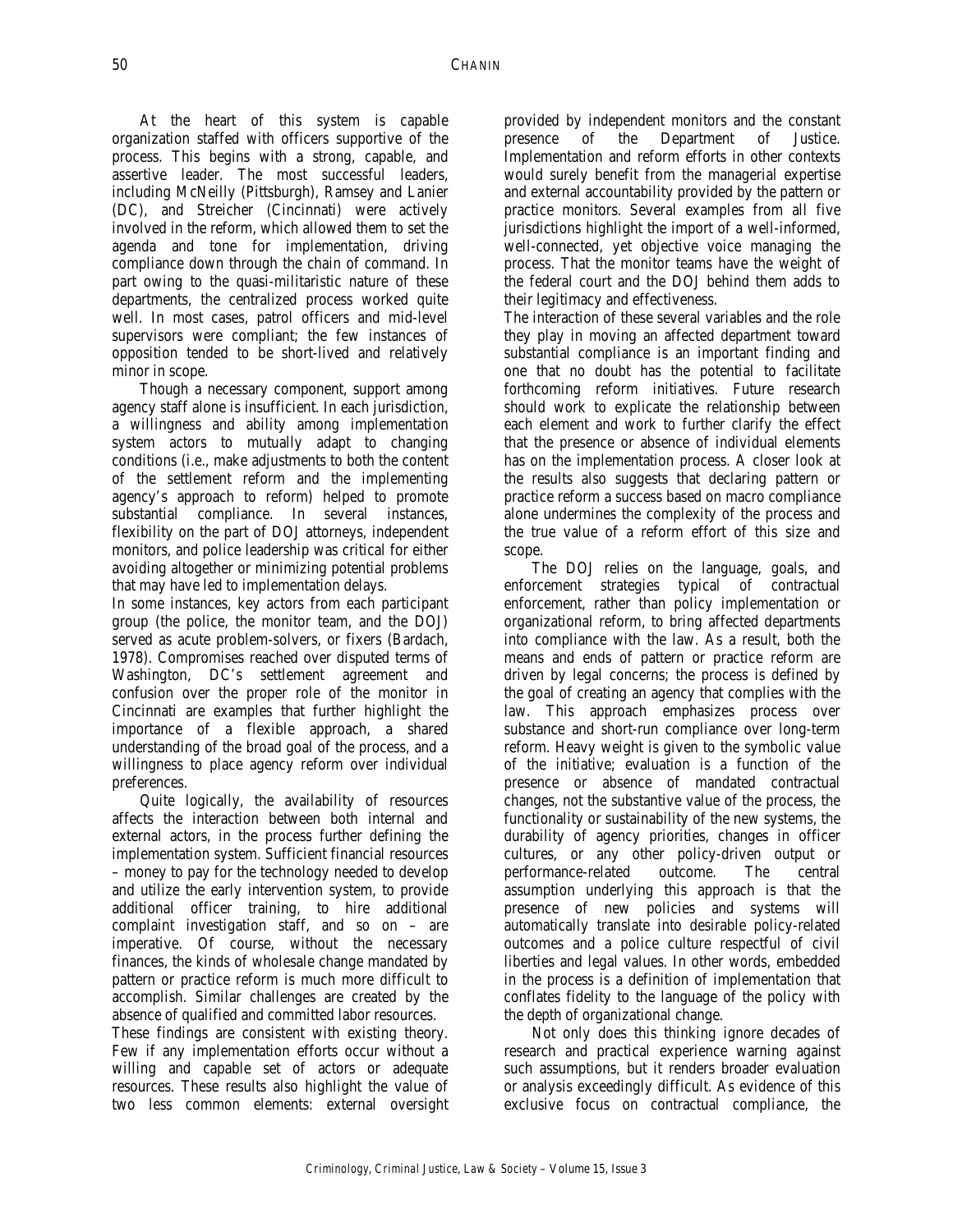discussion of key substantive issues – e.g., actual incidence of officer use of force, citizen complaints, or civil litigation – is largely omitted from monitor reports. Perhaps this is because the parties involved assume that such measures are incorporated into the imprimatur of "substantial compliance," which obviates the need to report on anything other than the time needed to achieve such ends.

What is more, the DOJ's legal approach limits the analysis to the timeframe of the settlement agreement itself. Once the department is found to be in compliance, the reform process is terminated and with it all external oversight. In other words, what happens after the oversight process appears to be irrelevant. Substantial compliance, then, is wholly unrelated to the sustainability or durability of the reform. Again, the assumption, both on the part of the DOJ and affected jurisdictions, seems to be that if and when a department successfully installs the pattern or practice reform template, then that department has automatically become a model of constitutional, accountable policing. And further, that this model is self-sustaining.

Several additional observations highlight the point. The wide disparity in time needed to implement various micro components, both within and between jurisdictions, suggests a complexity to the process that is obviated by an exclusive focus on macro compliance. Certain tasks appear to have presented a challenge, while others seem to have been relatively simple to implement. Not surprisingly, many of those causing difficulty were directly related to the substantive issue driving the initial DOJ investigation.

There are examples from four jurisdictions where reaching compliance for these components took the entire duration of the reform period. By granting substantial compliance so near to the date when the agreement was terminated necessarily meant that monitor teams were not able to observe the department as it worked to maintain this high level of performance. What is more, such an approach seems to minimize the importance of each micro component as a stand-alone policy instrument, favoring instead the view that their value was largely as a piece of the broader reform template. This overlooks the considerable time, money, and effort expended by each department to implement specific settlement components. Evidence that both the DOJ and independent monitors stressed the value of macro deadlines but paid little attention to micro deadlines strengthens the point.

From this one must draw at least two conclusions. First, the pattern or practice initiative is designed and managed to create a standardized version of a "lawful, accountable" police department,

not necessarily to remedy each organization's specific operational problems. And second, the implementation process heavily favors fidelity to the language of the settlement agreement over the depth of organizational change. Clearly, there is significant demand for future research that evaluates the propriety of the DOJ's assumptions about the pattern or practice reform process and the substantive value of the initiative.

## **Conclusion**

The DOJ's pattern or practice initiative requires affected jurisdictions to implement a series of complex, protracted reforms in order to reach compliance with the federal law. The weight of both theory and practical experience suggest that such an undertaking will be fraught with challenges and likely to end in failure. Such has not been the case in the vast majority of jurisdictions that have come under federal oversight, including four of the five examined here. The implementation system—defined by the legal authority under which the implementation proceeds; independent oversight; and well-resourced, highly motivated organizations that are typically led by reform-minded chiefs—is indeed both unique and effective.

Yet, there are reasons for caution. This system emphasizes fidelity to the terms of the settlement almost exclusively over other important values. The success documented here is on some level a reflection of the DOJ's narrow definition of implementation; dosage, or depth of change in each organization, is of secondary concern. The DOJ appears to treat pattern or practice settlements as a general contract between parties, not a policy instrument crafted to achieve specific, substantive ends.

Despite the utility of the legal construction, it is also possible – and valuable – to view pattern or practice settlement agreements through a policy lens. Though not entirely severable from the legal goals of the process, the policy manifestations of accountability-driven reform, including a shift in a department's view of citizen rights, changes to organizational culture, reduced levels of undesirable outcomes like use of force incidence, and department civil liability, must also be considered, both by participants and scholars alike. Implementation of systemic and organizational reforms is an important end in itself, but such changes are more appropriately thought of as means to other ends, the likes of which are only understood when the process is framed in terms of policy rather than law.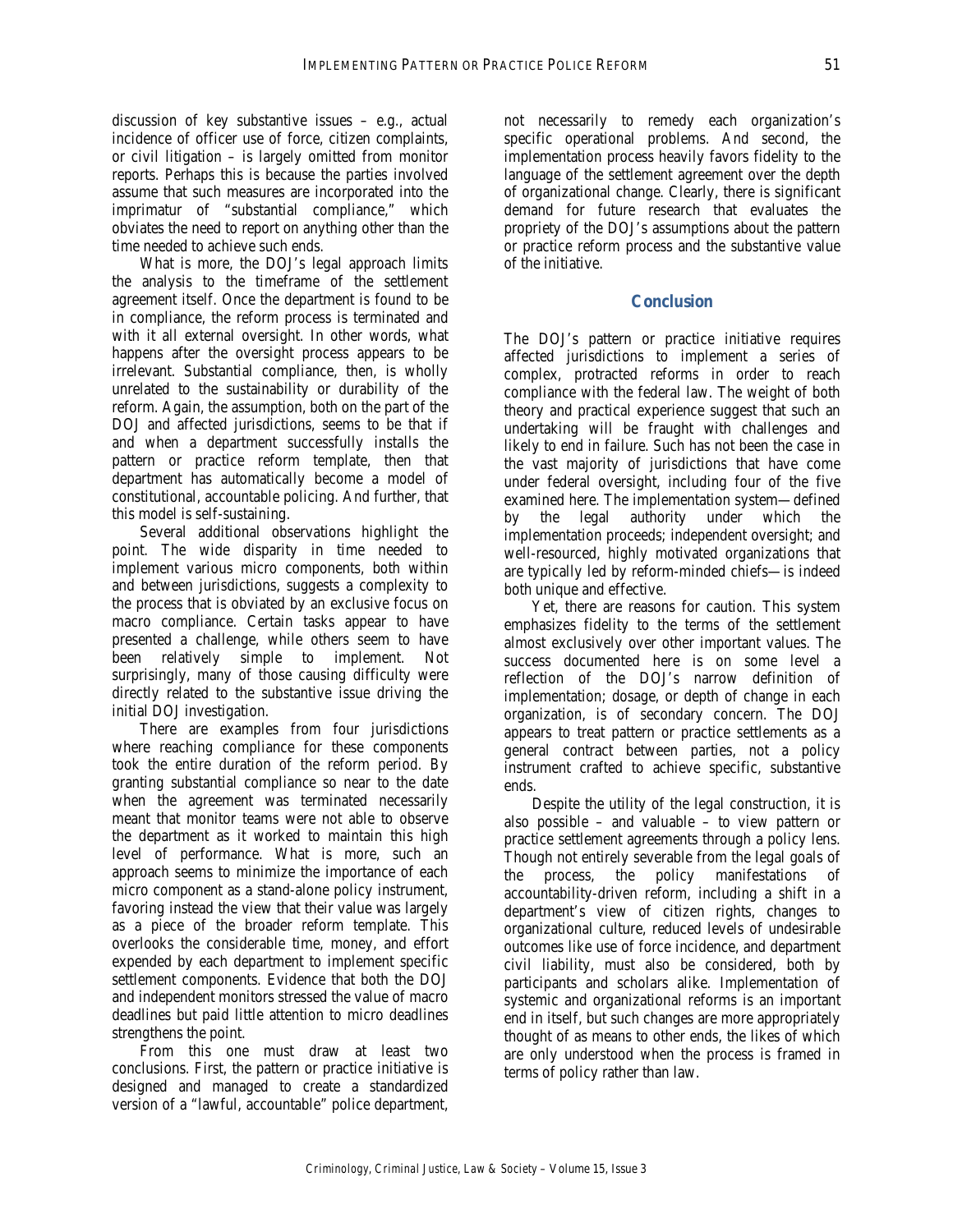#### **References**

- Alpert, G. P., Flynn, D., & Piquero, A. R. (2001). Effective community policing performance measures. *Justice Research & Policy*, *3*(2), 79– 94. doi: 10.3818/JRP.3.2.2001.79.
- Bardach, E. (1978). *The implementation game*. Cambridge, MA: MIT Press.
- Bingham, L. B., & Wise, C. R. (1996). The Administrative Dispute Resolution Act of 1990: How do we evaluate success?. *Journal of Public Administration Research and Theory (J-PART)*, *6*(3), 383–411.
- Chappell, A. T. (2009). The philosophical versus actual adoption of community policing: A case study. *Criminal Justice Review*, *34*(5), 5**–**27. doi: 10.1177/0734016808324244
- Charmaz, K. (2006). *Constructing grounded theory: A practical guide through qualitative analysis*. New York: SAGE.
- Cincinnati Collaborative Agreement. (2002). *In re Cincinnati policing*, United States District Court, Southern District of Ohio, Case No. C-1-00- 3170. Retrieved from http://www.cincinnatioh.gov/police/downloads/police\_pdf6369.pdf.
- City of Cincinnati Independent Monitor Quarterly Reports (April 1, 2003 – December 30, 2008). Retrieved from http://gabsnet.com/cincinnatimonitor/.
- Clinton, P. (2013, Oct. 10). The Detroit blues. *Police Patrol*. Retrieved from http://www.policemag.com/channel/patrol/article s/2013/10/the-detroit-blues.aspx.
- Cohen, S. (2014, Feb. 24). Few feel Detroit's struggles like police officers; High crime, poor equipment challenge department. Retrieved from http://www.mlive.com/news/detroit/index.ssf/20 14/02/detroit\_police\_feel\_the\_pain\_o.html
- Cooper, P. J. (1988). *Hard judicial choices*. New York: Oxford University Press.
- Damron, G. (2013, Dec. 23). City of Detroit: We've cleaned up abuses by police, so ease up on federal oversight. *Detroit Free Press*. Retrieved from http://www.freep.com/article/20131223/NEWS0 1/312230079/Detroit-police-consent-decreemonitoring.
- Davey, M., & Walsh, M. W. (2013, Jul. 18). Billions in debt, Detroit tumbles into insolvency. *The New York Times*. Retrieved from http://www.nytimes.com/2013/07/19/us/detroitfiles-for-bankruptcy.html?pagewanted=all.
- Davis, R. C., Ortiz, C. W., Henderson, N. J., Milller, J., & Massie, M. K. (2002). *Turning necessity into virtue: Pittsburgh's experience with a federal consent decree*. Washington, DC: Vera Institute of Justice.
- Elmore, R. F. (1979-1980). Backward mapping: Implementation research and policy decisions. *Political Science Quarterly*, *94*(4), 601–616. doi: 10.2307/2149628

Elrick, M. L., Swickard, J., Schmitt, B., & Patton, N. R. (2009, Jul. 28). FBI uncovered texts from Kilpatrick, monitor. *Detroit Free Press*. Retrieved from http://www.freep.com/article/20090728/NEWS0 1/907280318/FBI-uncovered-texts-from-Kilpatrick-monitor.

- Ewalt, J. G., & Jennings, Jr., E. T. (2004). Administration, governance, and policy tools in welfare policy implementation. *Public Administration Review*, *64*(4), 449–462. doi: 10.1111/j.1540-6210.2004.00391.x
- Fernandez, S., & Rainey, H. G. (2006). Managing successful organizational change in the public sector. *Public Administration Review*, *66*(2), 168–176. doi: 10.1111/j.1540- 6210.2006.00570.x
- Gottschalk, P., & Gudmundsen, Y. S. (2009). Police culture as a determinant of intelligence strategy implementation. *International Journal of Police Science & Management*, *11*(2), 170–182. doi: 10.1350/ijps.2009.11.2.121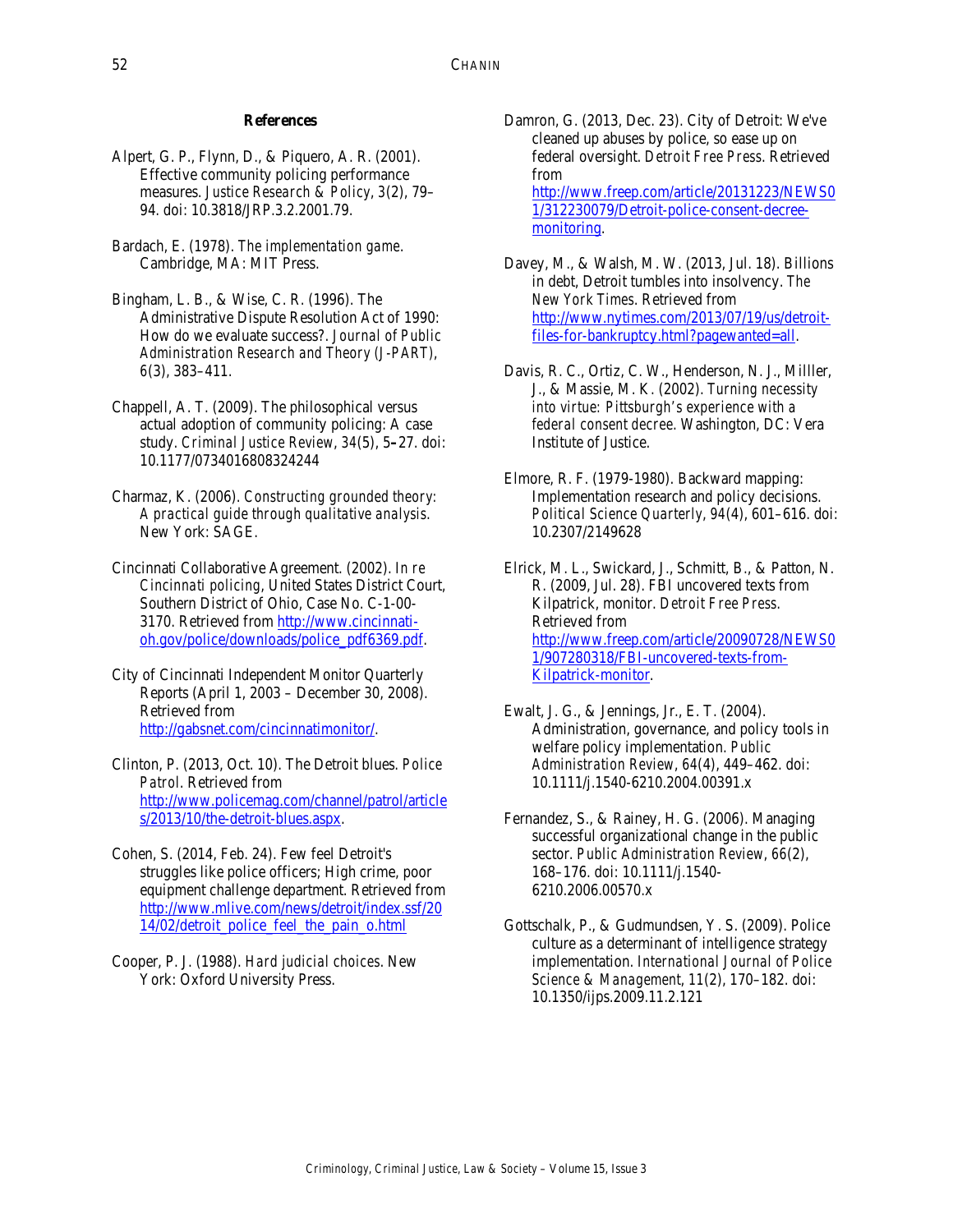- Guthrie, D. (2009, Jul. 7). Detroit Police fail to meet terms of consent decree. *The Detroit News*. Retrieved from http://www.detroitnews.com/article/20090707/M ETRO01/907070363/Detroit-Police-fail-to-meetterms-of-consent-decree
- Halperin, M., & Clapp, P. (2007). *Bureaucratic politics and foreign policy* (2nd ed.).Washington, D.C.: Brookings Institution Press.
- Harmon, R. A. (2009). Promoting civil rights through proactive policing reform. *Stanford Law Review*, *62*, 1–68.
- Helms, M. (2013). Detroit to impose 10% pay cuts, other reductions on police lieutenants, sergeants. *Detroit Free Press*. Retrieved from http://archive.freep.com/article/20130731/NEWS 01/307310138/Detroit-police-pay-cuts-Kevyn-Orr.

Hunter, G. (2012, Oct. 24). Detroit's biggest crime problem: Lack of police, poll finds. Retrieved from http://www.detroitnews.com/article/20121009/M ETRO01/210090368.

Kelling, G. L., & Bratton, W. J. (1993). Implementing community policing: The administrative problem. *Perspectives on Policing*, *17.* Retrieved from: https://www.ncjrs.gov/pdffiles1/nij/141236.pdf

- Klein, K. J., & Sorra, J. S. (1996). The challenge of innovation implementation. (Special topic forum on the management of innovation). *Academy of Management Review*, *21*(4), 1055–1081. doi: 10.2307/259164
- Lipsky, M. (1980). *Street-level bureaucrats: The dilemmas of the individual in public services*. New York: Russell Sage Foundation.

Livingston, D. (1999). Police reform and the department of justice: An essay on accountability. *Buffalo Criminal Law Review*, *2*(2), 817–859. doi: 10.1525/nclr.1999.2.2.817

Long E., & Franklin, A. L. (2004). The paradox of implementing the Government Performance and Results Act: Direction for bottom-up implementation. *Public Administration Review*, *64*(3), 309–319. doi: 10.1111/j.1540- 6210.2004.00375.x

- Lue, M. (2013, Feb. 11). Detroit police veteran: Morale is 'lowest I've ever seen'. Fox 2 News. Retrieved from http://www.myfoxdetroit.com/story/21129765/2 6-year-dpd-veteran-morale-is-lowest-ive-everseen
- Maguire, E. R. (2009). Taking implementation seriously: Response to Mastrofski, Weisburd, and Braga. In N. A. Frost, J. D. Freilich, and T. R. Clear (Eds.). *Contemporary issues in criminal justice policy: Papers from the American Society of Criminology conference* (pp. 265–270). Belmont, CA: Wadsworth.
- Maguire, E. R., Uchida, C. D., & Hassell, K. D. (2010). Problem-oriented policing in Colorado Springs: A content analysis of 753 cases. *Crime & Delinquency*, *56*(1), 1–25. doi: 10.1177/0011128710386201
- Majone, G. & Wildavsky, A. (1979). Implementation as evolution. In J. Pressman and A. Wildavsky (Eds.), *Implementation* (3rd ed.). Berkeley: University of California Press.
- Matland, R. E. (1995). Synthesizing the implementation literature: The ambiguityconflict model of policy implementation. *Public Administration Research and Theory (J-PART)*, *5*(2), 145–174.
- Mastrofski, S. (2004). Controlling street-level police discretion, *The ANNALS of the American Academy of Political and Social Science*, *593*(1), 100–118. doi: 10.1177/0002716203262584
- Mazmanian, D. A. & Sabatier, P. A. (1989). *Implementation and public policy*. Lanham, MD: University Press of America.
- Muskal, M. (2012, Oct. 8). Ralph Godbee out: 2nd Detroit police chief sex scandal in a row. *Los Angeles Times*. Retrieved from http://articles.latimes.com/2012/oct/08/nation/lana-nn-detroit-police-chief-affair-20121008
- Novak, K. J., Alarid, L. F., & Lucas, W. L. (2003). Exploring officers' acceptance of community policing: Implications for policy implementation. *Journal of Criminal Justice*, *31*(1), 57–71. doi: 10.1016/S0047-2352(02)00199-X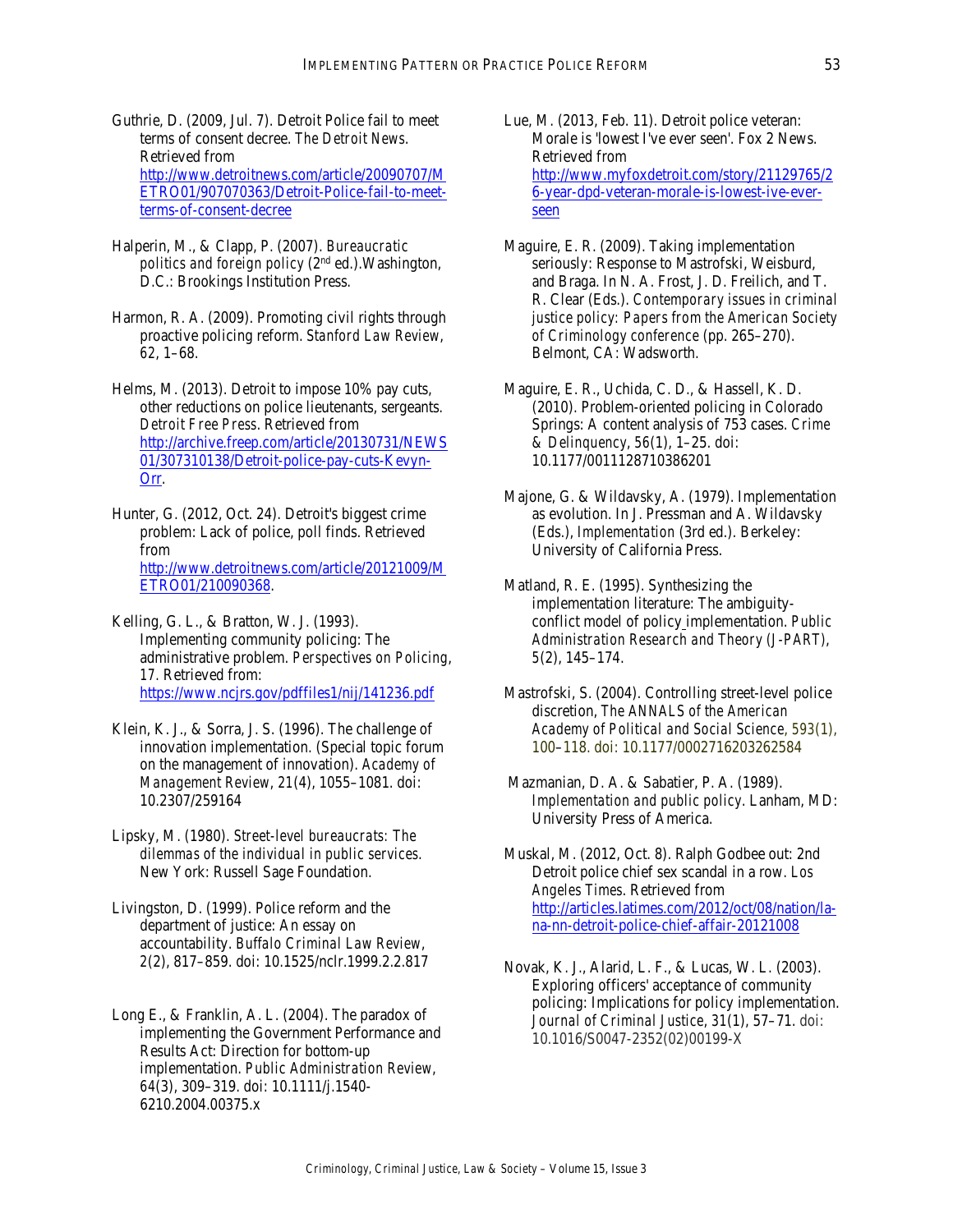O'Toole, L. J. (2000). Research on policy implementation: assessment and prospects. *Journal of Public Administration Research and Theory (J-PART)*, *10*(2), 263–288. doi: 10.1093/oxfordjournals.jpart.a024270

Ove, T. (2005, Apr. 6). Federal control of Pittsburgh police lifted; City force becomes model for nation. *Pittsburgh Post-Gazette*. Retrieved from http://www.postgazette.com/stories/local/neighborhoodscity/federal-control-of-pittsburgh-police-lifted-577037**/**

- Police Executive Research Forum (PERF). (2013). *Civil rights investigations of local police: Lessons learned*. Retrieved from http://www.policeforum.org/assets/docs/Critical\_ Issues\_Series/civil%20rights%20investigations% 20of%20local%20police%20- %20lessons%20learned%202013.pdf
- Pressman, J., & Wildavsky, A. (1984). *Implementation*, 3rd ed. Berkeley: University of California Press.
- Report to the Conciliator. (2004). *In re Cincinnati policing*, United States District Court, Southern District of Ohio, Case No. C-1-00-3170.
- Report of the Independent Monitor Quarterly Reports. (2004, Sept. 10 – 2009, Jan. 15). Memorandum of Agreement Between United States Department of Justice and Prince George's County, Maryland and Prince George's County Police Department. Alexandria Group of MPRI.
- Ritchie, J. & Lewis, J. (Eds.) (2013). *Qualitative research practice*, 2nd ed. New York: SAGE.
- Robichau, R. W., & Lynn, L. E. (2009). The implementation of public policy: Still the missing link. *The Policy Studies Journal*, *37*(1), 21–36. doi: 10.1111/j.1541-0072.2008.00293.x
- Ross, D., & Parke, P. (2009). Policing by consent decree: An analysis of 42 U.S.C. § 14141 and the new model for police accountability. *Police Practice and Research*, *10*(3), 199–208. doi: 10.1080/15614260802381109
- Santos, R. B. (2013). Implementation of a police organizational model for crime reduction. *Policing: An International Journal of Police Strategies & Management*, *36*(2), 295–311. doi: 10.1108/13639511311329714
- Simmons, K. C. (2008). New governance and the 'new paradigm' of police accountability: A democratic approach to police reform. *Journal of Criminal Law and Criminology*, *98*, 374–410.
- Skolnick, J. H., & Fyfe, J. J. (1993). *Above the law*. New York: The Free Press.

Stone, C., Foglesong, T., & Cole, C. M. (2009). *Policing Los Angeles under a consent decree: The dynamics of change at the LAPD*. Retrieved from Harvard Kennedy School Program in Criminal Justice Policy and Management website: http://www.hks.harvard.edu/criminaljustice/publi cations/Harvard\_LAPD\_Report.pdf

Stuntz, W. J. (2006). The political constitution of criminal justice. *Harvard Law Review*, *119*, 780– 851. doi: 10.2139/ssrn.783565

Timoney, J. F. (2013, Aug. 19). Op-Ed; The real costs of policing the police. *The New York Times*. Retrieved from http://www.nytimes.com/2013/08/20/opinion/the -real-costs-of-policing-the-police.html?\_r=0

- The United States' memorandum in opposition to the city of Columbus' motion to dismiss and the fraternal order of police's motion for judgment on the pleadings. *U.S. v. City of Columbus*. (1999). U.S. District Court for the Southern District of Ohio. Civil No. C2-99-1097. Retrieved from http://www.justice.gov/crt/about/spl/documents/c olumbbr.php.
- United States Department of Justice (n.d.). City of Pittsburgh investigative findings letter. Retrieved from http://www.justice.gov/crt/about/spl/documents/ pittspdfind.php
- United States Department of Justice (2002). Justice Department reaches agreement to resolve police misconduct case against Columbus Police Department. Retrieved from http://www.justice.gov/opa/pr/2002/September/0 2\_crt\_503.htm

*.*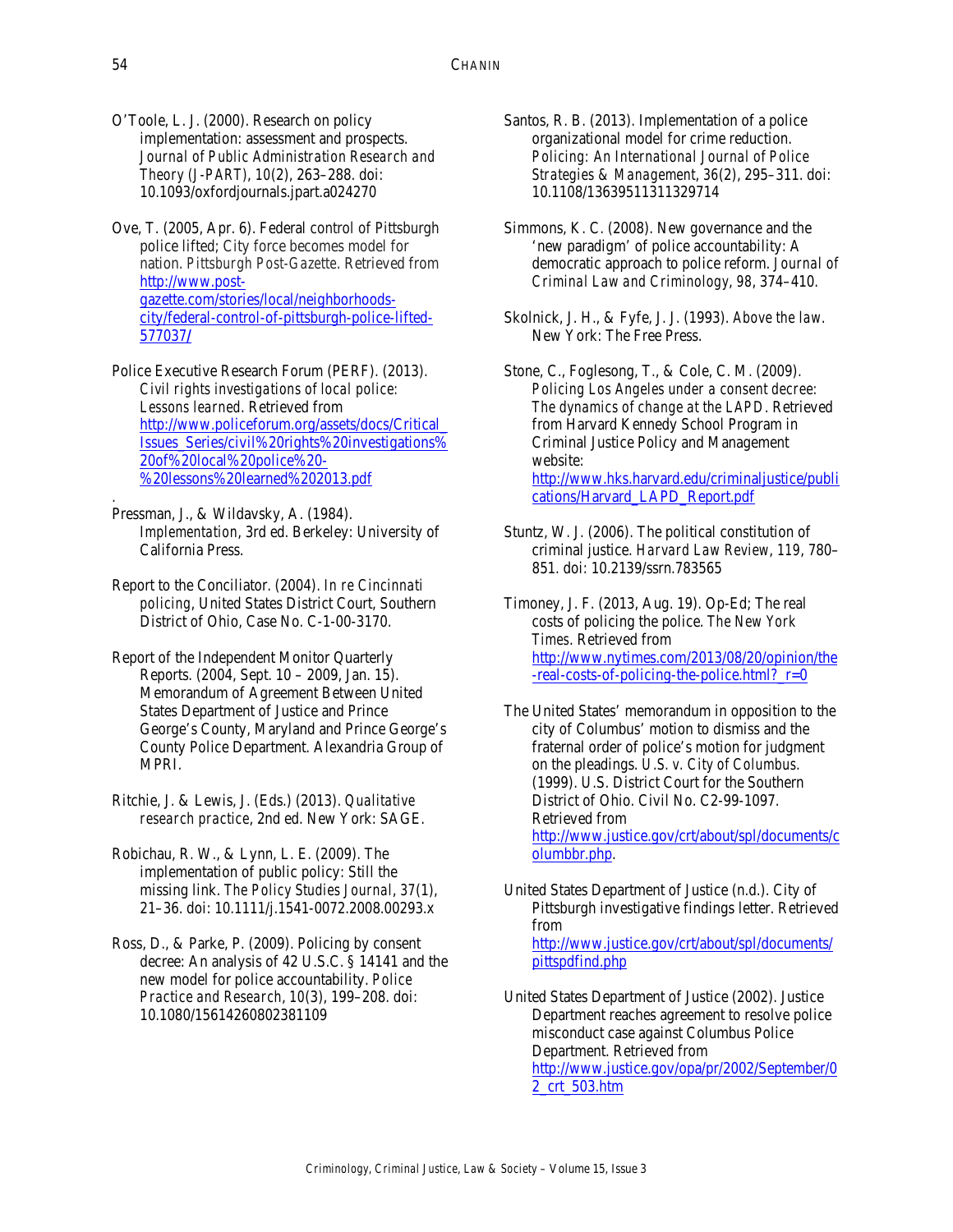- United States Department of Justice. (2011). Taking stock: Report from the 2010 roundtable on the state and local law enforcement police pattern or practice program (42 U.S.C. §14141). NCJ 234458. Retrieved from https://ncjrs.gov/pdffiles1/nij/234458.pdf
- *United States v. Maricopa County, Arizona*. (2012). Complaint. U.S. District Court for the District of Arizona. Retrieved from http://www.justice.gov/opa/documents/maricopa -complaint.pdf
- Violent Crime Control and Law Enforcement Act of 1994, Pub. L. No. 103-322, 108 Stat. 1797 (1994), *codified as amended at* 42 U.S.C. § 14141 and scattered sections of Title 42 of the U.S. Code.
- Walker, S. (1977). *A critical history of policy reform*. Lexington, MA: Lexington Books.
- Walker, S. (2005). *The new world of police accountability*. Thousand Oaks, CA: Sage Publications.
- Walker, S., & Macdonald, M. (2009). An alternative remedy for police misconduct: A model state 'pattern or practice' statute. *George Mason University Civil Rights Law Journal*, *19*, 479- 552.
- Washington, DC Independent Monitor Quarterly Reports (June, 2002 – June, 2008). Retrieved from http://www.policemonitor.org/MPD/MPDindex. html.
- Wattrick, J. T. (2011, Sept. 23). Disgraced ex-Detroit Police monitor Sheryl Robinson Wood likely to keep law license. Retrieved from http://www.mlive.com/news/detroit/index.ssf/20 11/09/disgraced\_ex-detroit\_police\_mo.html
- Wood, R. C. (1990). *Remedial law*. Amherst, MA: The University of Massachusetts Press.
- Wycoff, M., & Skogan, W. K. (1993). *Community policing in Madison: Quality from the inside, out: An evaluation of implementation and impact*  (NCJ 144065). Retrieved from National Criminal Justice Reference Service website: https://www.ncjrs.gov/pdffiles1/Digitization/144 390NCJRS.pdf
- Yaccino, S. (2013, Oct. 10). Kwame M. Kilpatrick, former Detroit ,mayor, sentenced to 28 years in corruption case. *New York Times*. Retrieved from http://www.nytimes.com/2013/10/11/us/formerdetroit-mayor-kwame-kilpatricksentencing.html?  $r=0$
- Zhao, J., Thurman, Q. C., & Lovrich, N. P. (1995). Community-oriented policing across the U.S.: Facilitators and impediment to implementation. *American Journal of Police*, *14*(1), 11–34.

# *About the Author*

**Joshua Chanin** is an assistant professor in the School of Public Affairs at San Diego State University. He holds a PhD in public administration from American University and a JD from Indiana University. His research interests include police behavior, organizational reform, governmental transparency, and the tension between constitutional values, chief among them public safety and individual liberty/privacy.